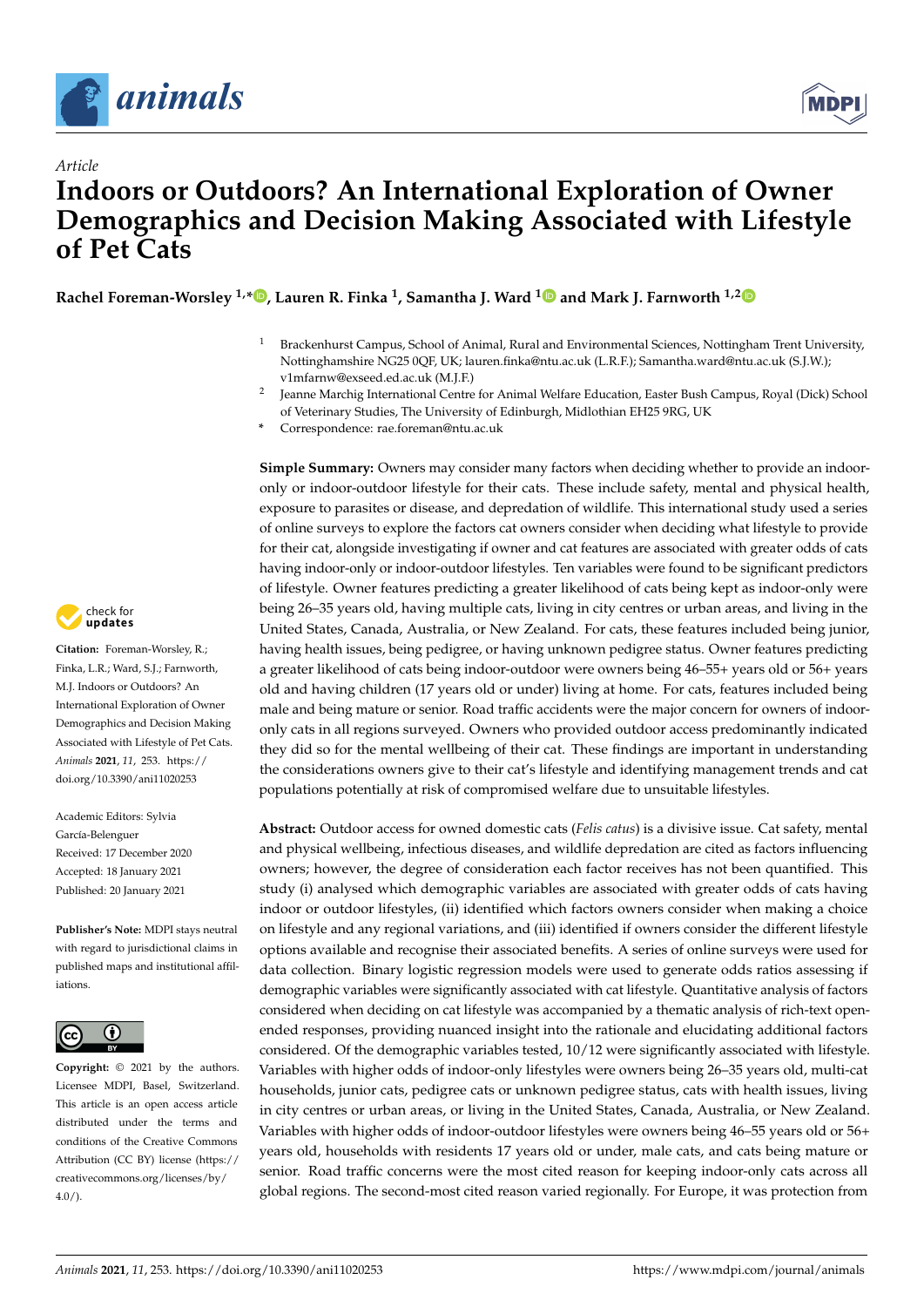people. For the USA and Canada, the reason was protection from wildlife, and for Australia and New Zealand, to prevent hunting. Indoor-outdoor cat owners cited most frequently the benefits to their cat's mental health. Over two-thirds of owners did not consider the alternative lifestyle for their cat. These data give insight into the priorities of cat owners with regards to feline wellbeing, feline safety, and wildlife depredation, helpful for individuals or organisations working with human behaviour change. They provide evidence that the numbers of indoor-only cats are likely to rise with increasing urbanisation. Finally, the data identify cat populations who may be at risk of compromised welfare due to unsuitable, or under-researched, lifestyles.

**Keywords:** cats; felines; indoor-only; indoor-outdoor; companion animal; *Felis catus*; management

#### **1. Introduction**

The provision of outdoor access for domestic cats (*Felis catus*) by their owners is a divisive issue [\[1,](#page-21-0)[2\]](#page-21-1) and likely influenced by cultural norms. In the United States of America (USA), 63% of domestic cats are kept entirely indoors [\[3\]](#page-21-2). In contrast, many European countries, including the United Kingdom (UK) [\[4\]](#page-21-3) and Denmark [\[5\]](#page-21-4), as well as Australia [\[6,](#page-22-0)[7\]](#page-22-1), typically provide owned domestic cats with outdoor access, in addition to allowing them to occupy the house. There is, however, a growing trend towards keeping cats exclusively indoors. The UK is seeing a rapid increase in the number of indoor-only cats, with the PDSA (People's Dispensary for Sick Animals) producing estimates of 15% in 2011, increasing to 24% in 2015 [\[4\]](#page-21-3), and a more recent UK study indicating 26.1% in 2019 [\[8\]](#page-22-2).

At present, very little information exists regarding the factors that owners consider when deciding on a lifestyle for their cat, the weight owners assign to these factors, or if specific cat and owner demographic variables are associated with different lifestyles. This information could be of benefit to organisations, charities, or individuals to maximise the efficacy of human behaviour change incentives. It may also help to explain changes in cat management trends globally and predict how management trends may continue to change in the future.

For this study, a survey was distributed to an international population of current cat owners, exploring the rationales behind lifestyle choices for cats. To help inform survey questions, an initial overview of the current literature surrounding the factors that owners may consider when making a lifestyle decision for their cat was generated. This review is presented below.

#### *1.1. Lifestyle Considerations*

Hunting: Domestication of the cat was driven by their predatory nature, which was advantageous for pest control in early agricultural communities [\[9\]](#page-22-3). Since then, cats have experienced a relatively unique domestication process involving less intensive selection than animals such as dogs [\[10\]](#page-22-4). Consequently, most domestic cats have retained ancestral behavioural motivations, such as hunting drive irrespective of food provision [\[11\]](#page-22-5). Whilst hunting behaviour is still valued in some agricultural contexts, it is not typically valued by owners keeping cats as companions [\[12,](#page-22-6)[13\]](#page-22-7). On the contrary, predatory behaviours are of growing concern as the numbers of domestic cats rise due to their impacts on native wildlife including birds, invertebrates, mammals, and amphibians [\[14](#page-22-8)[,15\]](#page-22-9). The ecological impact of hunting on wildlife appears to vary between areas. More severe damage to ecosystems is thought to occur where cats represent an introduced predator and where wildlife has not evolved to avoid predation, such as Australia, New Zealand, or remote islands. In some such instances, cats have been credited as contributors to the extirpation or near-extirpation of species [\[16](#page-22-10)[–18\]](#page-22-11). Consequently, some owners, at the behest of wildlife charities and veterinarians, opt to keep cats indoors to prevent hunting [\[19\]](#page-22-12). It is possible that concerns over impact severity may influence the consideration given to hunting by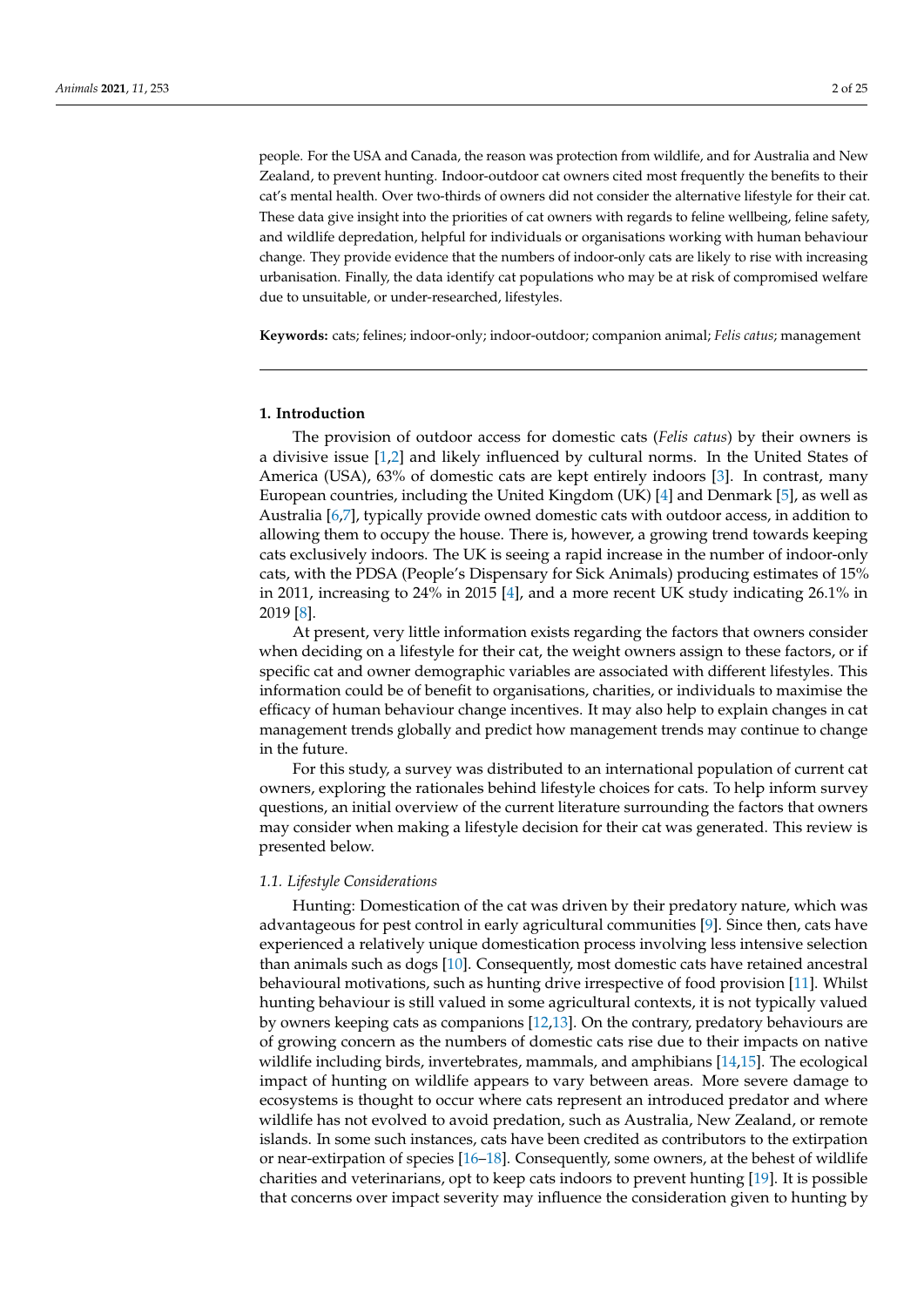owners. For example, UK cat owners generally disagree that cats are harmful to wildlife, regardless of the predatory behaviour of their cat [\[20\]](#page-22-13). In Australia and New Zealand, however, 62% and 51% of cat owners, respectively, agree that predation is problematic [\[13\]](#page-22-7).

Cat safety: Outdoors, road-traffic accidents (RTAs) are likely a major concern to cat owners. A UK study found the major cause of mortality for cats brought into a veterinary clinic was trauma, 60% of which were identified as RTAs [\[21\]](#page-22-14). An estimated 12% of cats in Cambridgeshire, UK had been involved in an RTA and survived [\[22\]](#page-22-15), suggesting a higher percentage of cats are involved in RTAs in total when also accounting for mortalities. Additional outdoor risks include attacks by humans, and where feral cats are considered as pests and lethally controlled, domestic cats may risk being indiscriminately killed through poisoning [\[23\]](#page-22-16) or other pest control methods. There is also the potential to consume toxins such as pesticides, insecticides, anti-freeze, or toxic outdoor plants. Indoors, cats may ingest toxic substances, such as cleaning products, houseplants or flowers, medicines, or toxic food substances [\[24\]](#page-22-17), or risk electrocution from household appliances. Both indoors and outdoors, there is a possibility of injuries or bites from wild and domesticated animals, including other cats [\[25\]](#page-22-18).

Physical health: A positive correlation between obesity in cats and an indoor-only lifestyle has been demonstrated, with potential mechanisms cited as being a reduced physical activity, greater consumption of food through boredom, and lack of enrichment [\[26](#page-22-19)[–28\]](#page-22-20). Obesity, reduced activity, and toileting exclusively indoors have also been associated with increased risk of feline urological syndrome (FUS) [\[29\]](#page-22-21). It is possible some owners may utilise outdoor access as a weight management tool. Outdoors, however, cats are at greater risk of contracting diseases such as feline immunodeficiency virus (FIV), feline leukaemia virus (FeLV), ringworm and cat flu, or parasites due to their contact with wildlife and other domestic cats [\[30\]](#page-22-22). Owners may wish to reduce these risks to improve welfare or prevent associated veterinary treatment or zoonotic transmission. Additionally, owners of cats with contagious diseases may choose to house their cats indoor-only to prevent disease transmission to other cats.

Mental well-being: Many behavioural needs of cats, such as hunting, territorial patrolling and marking, roaming, and climbing may be more readily met in an outdoor environment [\[11\]](#page-22-5). Whilst owners may instead aim to meet their cat's behavioural needs indoors, studies suggest many cat owners may not provide adequate levels of enrichment to ensure high welfare for their cat [\[31](#page-22-23)[–33\]](#page-23-0). Insufficient levels of enrichment and the inability to avoid stressful human–social environments indoors [\[34,](#page-23-1)[35\]](#page-23-2) may contribute towards the comparatively higher levels of undesirable and sickness behaviours observed in indooronly cats, compared to indoor-outdoor cats [\[5](#page-21-4)[,8](#page-22-2)[,36–](#page-23-3)[38\]](#page-23-4), although it has been reported in one instance that indoor-outdoor cats may display more undesirable behaviours [\[31\]](#page-22-23). With regards to owner attitudes, an Australian study revealed most indoor-outdoor cat owners felt wandering was natural and necessary for cats to be 'happy' [\[19\]](#page-22-12). In the USA, owners were mixed in their response when asked if cats needed time outdoors to be 'happy' [\[31\]](#page-22-23). In a Brazilian study, just 7.5% of owners felt it was necessary for cats to have outdoor access [\[39\]](#page-23-5). Whilst owners may perceive some aspects of outdoor access as beneficial to cat mental health, it must be considered that owners interpret other aspects as detrimental, lest their cats perceive potential dangers, novel environments, sights, and sounds or territorial conflicts with conspecifics negatively.

#### *1.2. Aims and Objectives*

- Identify if different owner features or cat demographics are associated with greater odds of cats having an indoor-only or indoor-outdoor lifestyle;
- Elucidate the extent to which factors identified from the literature influence owners when making lifestyle decisions for their cat, and what proportion of owners consider the different lifestyle options available;
- Establish major narrative themes around owner decision making.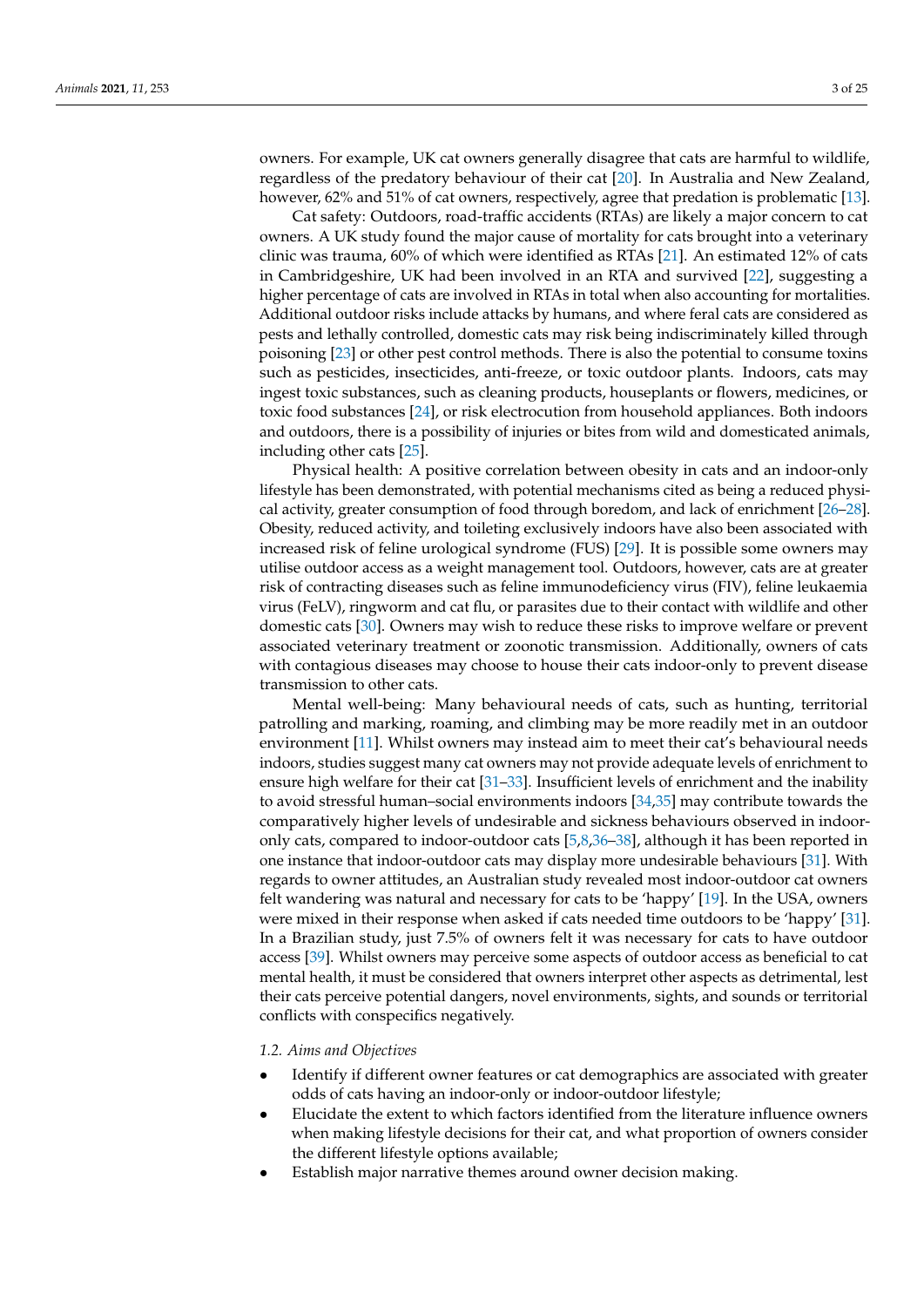# **2. Materials and Methods**

## *2.1. Survey Creation and Distribution*

An initial online survey (part 1) for cat owners was distributed in English via social media, predominantly Facebook and Twitter, between February 2019 and April 2019. It purposively sampled cat owners using relevant social media groups and cat-related hashtags. To participate, respondents needed to be 18 years old or over and the current owner of at least one cat which did not live exclusively outdoors. The survey comprised of the following sections: owner demographics, cat demographics, cat health and behaviour (including both sickness and undesirable behaviours), cat personality, cat lifestyle (indooroutdoor or indoor-only) and the basic rationale for said lifestyle, home environment inclusive of basic provisions and enrichment and social behaviour with adults, children, and cats and dogs within the household. Questions consisted of multiple and single choice questions, Likert scales, and open-ended text-based questions. The survey was developed as part of a wider study looking at cat management and welfare, of which a subset of data is considered for the purposes of this paper.

Participants who responded to the initial survey (part 1) and had provided an email address were sent a second survey (part 2) exploring the rationale for choosing an indooronly or indoor-outdoor lifestyle for their cat. Through a series of questions, owners were asked to identify factors influencing their decision and the strength of their consideration using Likert scales. Part 2 also established if owners of indoor-only cats had considered outdoor access and vice versa and identified the strength of consideration given to aspects of the alternative lifestyle. Respondents were encouraged to leave as many details as possible in open-ended questions. Owners of both indoor-only and indoor-outdoor cats answered the same questions, reworded to be appropriate to each group. Responses from part 1 and part 2 were matched using email addresses, so demographic data could be associated with rationales.

Ethical approval was given by Nottingham Trent University School of Animal, Rural and Environmental Sciences Research and Ethics Committee on the 11th December 2018 (ARE843).

# *2.2. Data Cleaning*

Owners who indicated they intended to change their cat's lifestyle were excluded from the analysis ( $n = 34$ ). These owners detailed reasons such as recently acquiring their cat, recently moving to a new house, or having a cat they deemed as currently too young to roam, including those awaiting neutering. Owners providing different answers for their cats' lifestyles for part 1 and part 2 of the survey but who had not indicated they had changed their cat's lifestyle were excluded to avoid reporting errors by respondents (*n* = 16). Finally, those who had categorised their cat as having one lifestyle but provided contradictory comments were excluded (*n* = 43), e.g., one owner indicated their cat was indoor-only but commented, 'The cat does have some supervised time outside [ . . . ]'.

Owners were categorised into three major regions—Europe, USA and Canada, and Australia and New Zealand. Other regions were excluded from analyses due to low sample sizes ( $n = 154$ ). These regions were chosen to compare attitudes towards cat management which might be influenced by variations in local legislation and recommendations from regional feline welfare charities [\[40](#page-23-6)[–42\]](#page-23-7).

#### *2.3. Data Analysis*

Responses were divided into populations of owners providing their cats with either an indoor-only or indoor-outdoor lifestyle. A combination of Microsoft Excel (Version 2002, Microsoft, Washington, DC, USA) and IBM SPSS (Version 26, New York, NY, USA) was used to generate descriptive statistics exploring the demographics of cats with different lifestyles. Descriptive statistics were also used to gain insight into the frequency of responses from quantitative multiple-choice questions.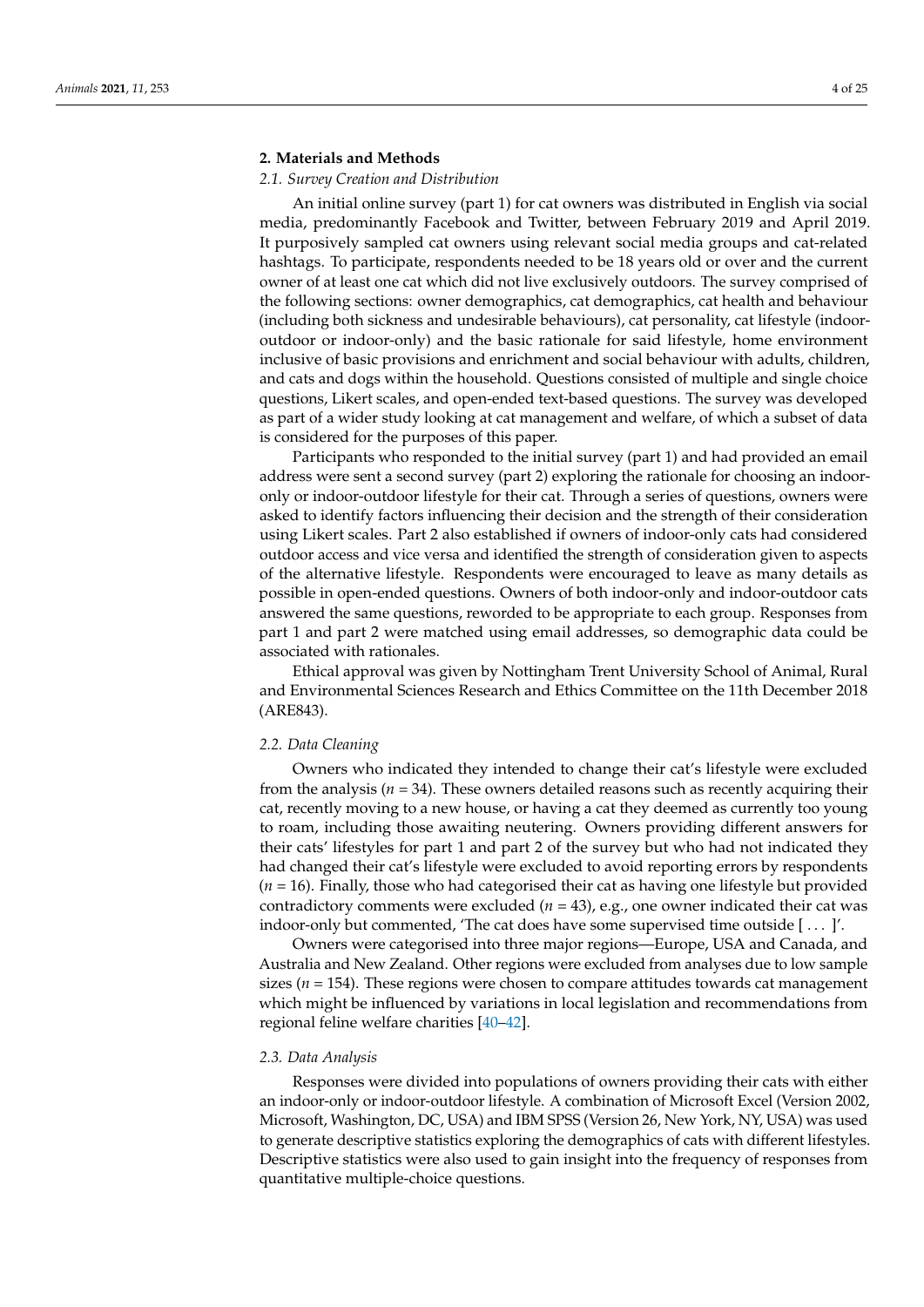Open-ended responses were read in their entirety by the lead author, RFW. A portion of open responses directly reflected the multiple-choice answers provided and was coded as such. Responses that did not fit existing answers were classed as 'other' reasons within quantitative analyses. These 'other' responses were taken forward to an additional qualitative thematic analysis and coded as new semantic themes, using the six-phase methodology defined by Braun and Clarke [\[43\]](#page-23-8). In keeping with qualitative methods and considering that responses were optional and therefore not balanced amongst key owner and cat demographic variables, themes were not quantified. Themes and example responses are instead provided to allow insight into the wide range of factors owners may consider when choosing their cats' lifestyle, alongside the depth of thought and emotion behind these considerations.

## *2.4. Odds Ratios*

Demographic variables hypothesised to have biological relevance to owner decisions on cat lifestyle choice were explored using binary logistic regression modelling. Odds ratios were calculated to elucidate if specific variables predicted a greater likelihood of an indoor-outdoor or indoor-only lifestyle. Three models were produced, each with 'lifestyle' as the response variable.

Model one explored associations between lifestyle and owner social features, with explanatory variables of owner gender, owner age, and the number of other cats, dogs, and children (17 years old and under) in the home. It was hypothesised that owners of different generations with differing levels of social intensity within their homes may make different lifestyle choices for their cats.

Model two's explanatory variables were cat features of age, sex, ongoing health issues, and pedigree status. It was hypothesised owners may make decisions based on the specific characteristics of their cat and what they deemed to be the most appropriate lifestyle for that individual. Cat ages were categorised into life stages for analysis, based on definitions provided by Vogt et al. [\[44\]](#page-23-9), which are as follows: kitten, 0–6 months old; junior, 7 months– 2 years old; adult, 3–6 years old; mature, 7–10 years old; senior, 11–14 years old; super senior, 15+ years old. Due to the small numbers of super senior cats in the sample, these cats were grouped with senior cats to create a senior category of 11+ years old. Neutering, microchipping, vaccinating, and declawing were not deemed to be biologically relevant explanatory variables for this model. It was deemed more plausible that lifestyle choice would impact the decision of owners to provide such treatments to their cats, rather than vice versa.

Model three explored geographic features and consisted of explanatory variables of the global region, area type, e.g., rural, urban, etc.; and dwelling type, e.g., flat/apartment, detached house, etc. It was hypothesised that differing cultural norms may impact lifestyle choices between regions, and that area and dwelling type may influence owners based on the availability and quality of outdoor access.

Reference categories were set as the normative categories. For owner gender, cat sex, owner and cat age, region, area, and dwelling type these were the variable category with the largest portion of respondents. For the presence of other cats, dogs, under 17-year-olds, health issues, or pedigree status, the reference categories were set as 'no'.

Due to small group sizes making for unbalanced categories, excluded from the analysis were owners who had indicated 'prefer not to say' for either age or gender, owners identifying as 'other' for gender, owners unsure of their cats' sex or age, owners living in movable homes such as motorhomes or barges, one owner who indicated they lived in a Souterrain (cellar), and kittens <6 months old. If responses were excluded, they were excluded across all three models. In total, 4909 samples out of the original 5129 were analysed.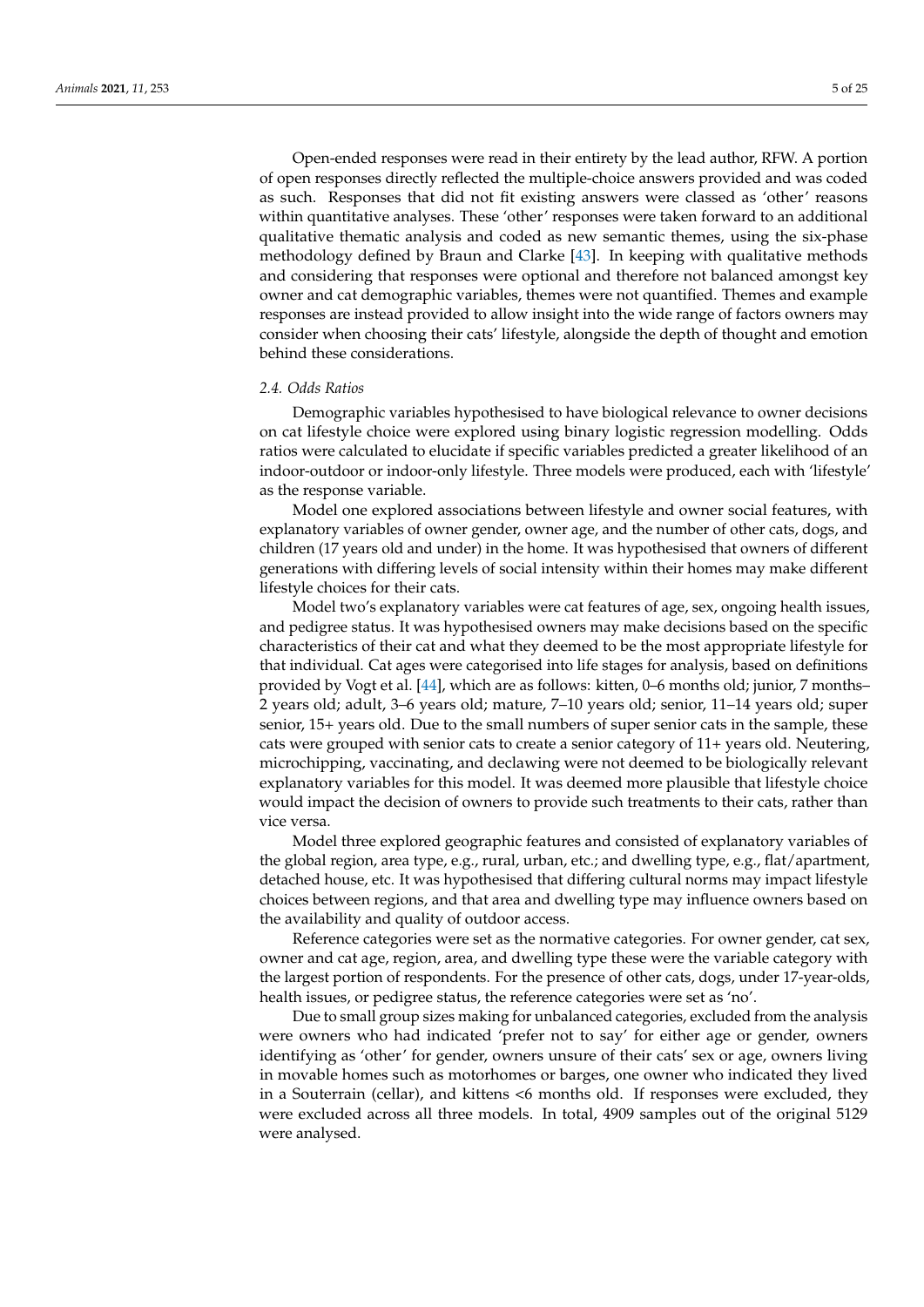# **3. Results**

From the first part of the survey, 5129 responses were included. Part 2, exploring lifestyle rationales in more depth, was emailed to a subsample of those participants (2581/5129) and returned by 459/1071 of indoor-only respondents (response rate 46.4%) and 595/1510 of indoor-outdoor respondents (response rate 39.4%). As not every question was answered by all participants due to survey routing, the number of respondents is detailed with each result presented within this section.

## *3.1. Demographic Results*

Of the initial 5129 survey respondents (prior to those excluded for the odd ratios analysis), most respondents were female (89.1%), 26–35 years old (28.2%), had no children under 17 years old living with them (80.4%), owned more than one cat (55.3%), and had no dogs (81.8%). Most respondents lived in Europe (76.2%), falling across 36 European countries in total, although the majority were UK-based (80.3%). A full breakdown of owner demographics can be seen in Table [1,](#page-5-0) divided into populations of owners that provided either indoor-only or indoor-outdoor environments for their cats.

<span id="page-5-0"></span>**Table 1.** Owner demographics and their living environments of the 5129 respondents. Percentages for the entire group of respondents are shown, as are the breakdowns between those who indicated their cat had an indoor-only (*n* = 2104) or indoor-outdoor lifestyle (*n* = 3025).

| <b>Owner Demographics</b> | Categories        | Proportion of Total<br>Population (%)<br>$(n = 5129)$ | Proportion of<br>Indoor-Only<br>Population (%)<br>$(n = 2104)$ | Proportion of<br>Indoor-Outdoor<br>Population (%)<br>$(n = 3025)$ |
|---------------------------|-------------------|-------------------------------------------------------|----------------------------------------------------------------|-------------------------------------------------------------------|
|                           | Female            | 89.1                                                  | 87.9                                                           | 89.9                                                              |
| Owner gender              | Male              | 9                                                     | 9.5                                                            | 8.7                                                               |
|                           | Other             | 1.2                                                   | 1.9                                                            | 0.7                                                               |
|                           | Prefer not to say | 0.7                                                   | 0.7                                                            | 0.8                                                               |
|                           | $18 - 25$         | 14.1                                                  | 14.3                                                           | 14                                                                |
|                           | $26 - 35$         | 28.2                                                  | 33.2                                                           | 24.8                                                              |
| Owner age                 | $36 - 45$         | 23.7                                                  | 23.2                                                           | 24                                                                |
|                           | $46 - 55$         | 20                                                    | 17.5                                                           | 21.8                                                              |
|                           | $56+$             | 12.6                                                  | 11.5                                                           | 15                                                                |
|                           | Prefer not to say | 0.4                                                   | 0.3                                                            | 0.5                                                               |
|                           | No                | 44.7                                                  | 41.8                                                           | 46.6                                                              |
| Other cats                | Yes               | 55.3                                                  | 58.2                                                           | 53.4                                                              |
|                           | No                | 81.8                                                  | 83.1                                                           | 80.9                                                              |
| Dogs                      | Yes               | 18.2                                                  | 16.9                                                           | 19.1                                                              |
|                           | $\rm No$          | 80.4                                                  | 84.2                                                           | 77.4                                                              |
| Children (17 and under)   | Yes               | 19.6                                                  | 15.2                                                           | 22.6                                                              |
|                           | Europe            | 76.2                                                  | 30.2                                                           | 69.8                                                              |
| Region                    | USA and Canada    | 20.8                                                  | 80.6                                                           | 19.4                                                              |
|                           | AUS and NZ        | 3                                                     | 42.2                                                           | 57.8                                                              |
|                           | City centre       | 9.2                                                   | 15.4                                                           | 4.8                                                               |
|                           | Urban             | 20.1                                                  | 24                                                             | 17.4                                                              |
| Area                      | Suburban          | 41.9                                                  | 38.9                                                           | 44                                                                |
|                           | Village           | 16.9                                                  | 11.5                                                           | 20.7                                                              |
|                           | Rural             | 11.9                                                  | 10.2                                                           | 13.2                                                              |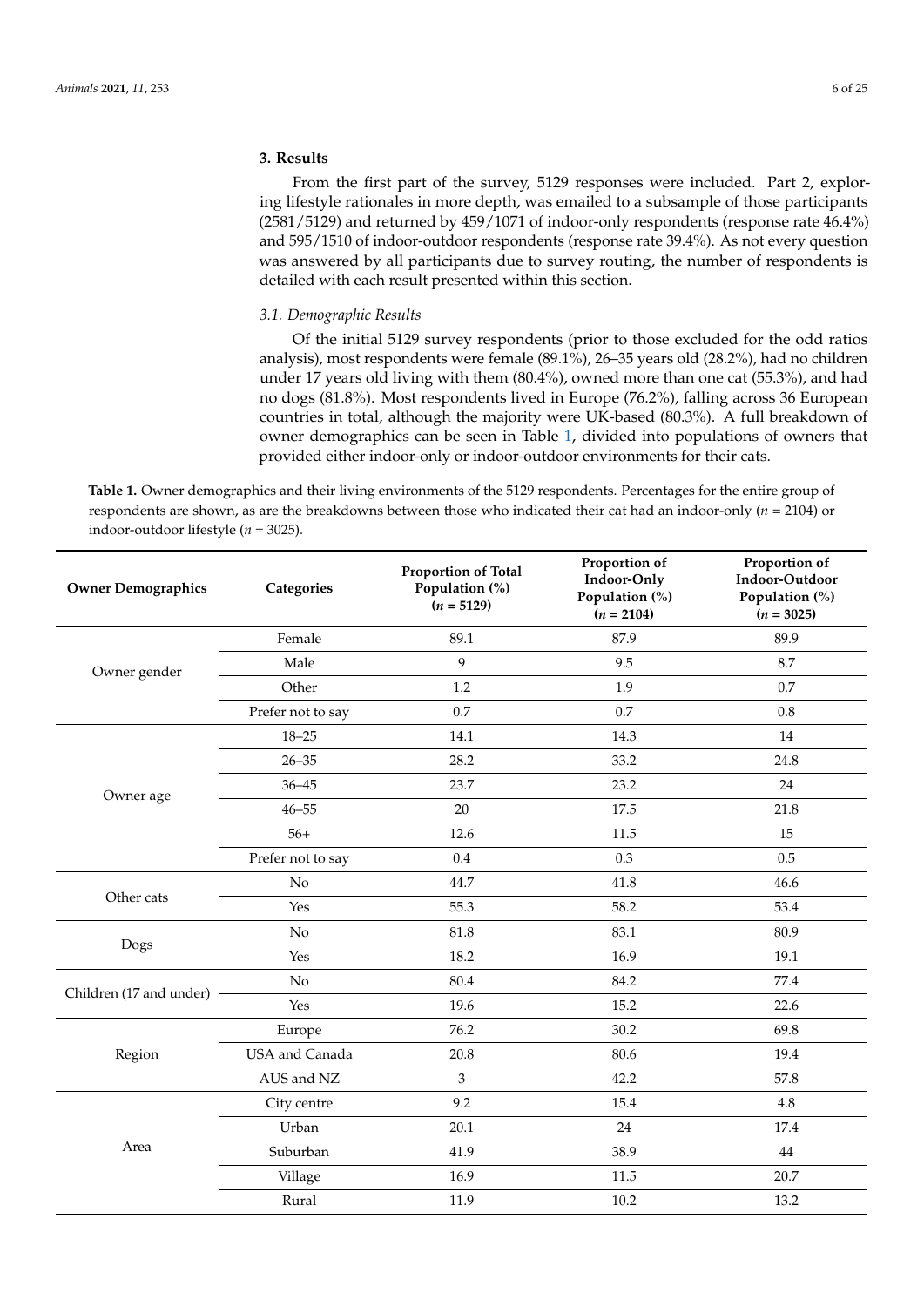| <b>Owner Demographics</b> | Categories                | <b>Proportion of Total</b><br>Population (%)<br>$(n = 5129)$ | Proportion of<br>Indoor-Only<br>Population (%)<br>$(n = 2104)$ | Proportion of<br>Indoor-Outdoor<br>Population $(\%)$<br>$(n = 3025)$ |
|---------------------------|---------------------------|--------------------------------------------------------------|----------------------------------------------------------------|----------------------------------------------------------------------|
|                           | Flat/studio/apartment     | 20.6                                                         | 37.5                                                           | 8.8                                                                  |
|                           | Terrace/town/row<br>house | 18.1                                                         | 12.9                                                           | 21.8                                                                 |
| Dwelling Type             | Semi-detached             | 27.8                                                         | 17.2                                                           | 35.1                                                                 |
|                           | Detached                  | 27                                                           | 26.2                                                           | 27.5                                                                 |
|                           | Bungalow/cottage          | 5.9                                                          | 5.2                                                            | 6.4                                                                  |
|                           | Other                     | 0.7                                                          | 0.9                                                            | 0.5                                                                  |

**Table 1.** *Cont.*

The 5129 cats answered for were relatively evenly split between sex, with 50.6% being female. The majority were neutered (96.8%), microchipped (79.0%), up to date with relevant vaccinations by the owner's definitions (75.4%), not declawed (97.9%), and had no health problems (83.4%). A full breakdown of cat demographics and the split between indoor-only and indoor-outdoor cats can be seen in Table [2.](#page-6-0)

<span id="page-6-0"></span>**Table 2.** Cat demographics and their management practices as reported by 5129 owners. The percentages for all cats can be seen, alongside a breakdown of those with an indoor-only lifestyle (*n* = 2104) and an indoor-outdoor lifestyle (*n* = 3025).

| <b>Cat Demographics</b> | Categories                       | Proportion of Total<br>Population (%)<br>$(n = 5129)$ | Proportion of<br>Indoor-Only<br>Population (%)<br>$(n = 2104)$ | Proportion of<br>Indoor-Outdoor<br>Population (%)<br>$(n = 3025)$ |
|-------------------------|----------------------------------|-------------------------------------------------------|----------------------------------------------------------------|-------------------------------------------------------------------|
|                         | Kitten<br>$(0-6$ months old)     | $\mathbf{1}$                                          | 1.7                                                            | 0.4                                                               |
|                         | Junior<br>(7 months-2 years old) | 26                                                    | 20.2                                                           | 12.6                                                              |
| Cat age                 | Adult<br>$(3-6$ years old)       | 33.1                                                  | 43.3                                                           | 43.3                                                              |
|                         | Mature<br>$(7-10$ years old)     | 21.1                                                  | 15.4                                                           | 17.4                                                              |
|                         | Senior<br>$(11 + years old)$     | 18.3                                                  | 19                                                             | 25.8                                                              |
|                         | Unsure                           | 0.5                                                   | 0.4                                                            | 0.5                                                               |
|                         | Female                           | 50.6                                                  | 51.9                                                           | 49.6                                                              |
| Cat sex                 | Male                             | 49.3                                                  | 48                                                             | 50.2                                                              |
|                         | Unsure                           | 0.1                                                   | $\boldsymbol{0}$                                               | 0.2                                                               |
|                         | Yes                              | 16.6                                                  | 19.3                                                           | 14.7                                                              |
| Health problems         | $\rm No$                         | 83.4                                                  | 80.7                                                           | 85.3                                                              |
|                         | Yes                              | 11.2                                                  | 16                                                             | 7.9                                                               |
| Pedigree                | No                               | 82.3                                                  | 76.5                                                           | 86.4                                                              |
|                         | Unsure                           | 6.5                                                   | 7.6                                                            | 5.8                                                               |
|                         | Yes                              | 96.8                                                  | 95                                                             | 98                                                                |
| Neutered                | $\rm No$                         | 2.8                                                   | 4.8                                                            | 1.4                                                               |
|                         | Unsure                           | 0.4                                                   | 0.2                                                            | 0.6                                                               |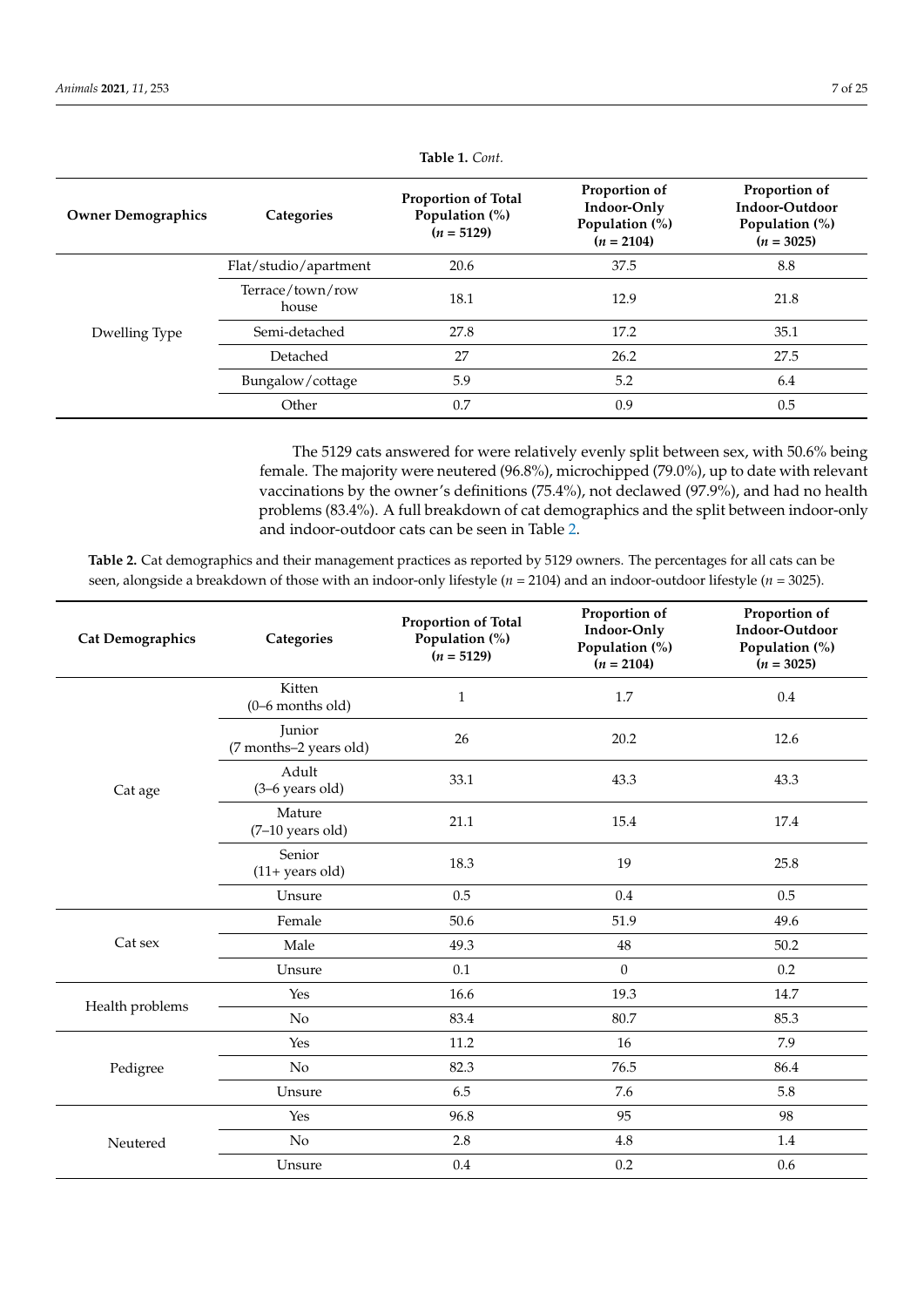| <b>Cat Demographics</b> | Categories     | <b>Proportion of Total</b><br>Population (%)<br>$(n = 5129)$ | Proportion of<br>Indoor-Only<br>Population (%)<br>$(n = 2104)$ | Proportion of<br>Indoor-Outdoor<br>Population (%)<br>$(n = 3025)$ |
|-------------------------|----------------|--------------------------------------------------------------|----------------------------------------------------------------|-------------------------------------------------------------------|
|                         | Yes            | 79                                                           | 71.4                                                           | 84.3                                                              |
| Microchipped            | N <sub>0</sub> | 19.8                                                         | 27.4                                                           | 14.5                                                              |
|                         | Unsure         | 1.2                                                          | 1.2                                                            | 1.2                                                               |
|                         | Yes            | 75.4                                                         | 75.2                                                           | 75.5                                                              |
| Vaccinated              | No.            | 20.8                                                         | 21                                                             | 20.7                                                              |
|                         | Unsure         | 3.9                                                          | 3.9                                                            | 3.9                                                               |
|                         | Yes            | 2.1                                                          | 4.2                                                            | 0.1                                                               |
| Declawed                | N <sub>0</sub> | 97.9                                                         | 95.7                                                           | 99.4                                                              |
|                         | Unsure         | 0                                                            | 0.1                                                            | $\Omega$                                                          |

**Table 2.** *Cont.*

# *3.2. Variables as Predictors of Lifestyle (Odds Ratios)*

Of the 12 major variables tested across the three described models, 10 were found to be significantly associated with cat lifestyle. Full details can be found in Tables [3](#page-7-0)[–5,](#page-8-0) whilst a summary is provided below.

<span id="page-7-0"></span>**Table 3.** Model 1, owner demographics: Results of 4909 owner household variables tested through binary logistic regression for their association with cat lifestyle. Owners with increased odds of providing outdoor access are indicated by an odds ratio (OR) greater than one, whilst an OR lower than one indicates owners with increased odds of keeping cats as indoor-only.

| <b>Owner Household</b><br><b>Variables</b> | Sub-Group | Probability | <b>OR</b> | 95% Confidence<br>Interval (CI) |
|--------------------------------------------|-----------|-------------|-----------|---------------------------------|
|                                            | Female    |             | Reference |                                 |
| Owner gender                               | Male      | 0.231       | 0.886     | $0.727 - 1.080$                 |
|                                            | $18 - 25$ | 0.943       | 0.993     | $0.815 - 1.209$                 |
|                                            | $26 - 35$ | 0.001       | 0.765     | $0.651 - 0.898$                 |
| Owner Age                                  | $36 - 45$ |             | Reference |                                 |
|                                            | $46 - 55$ | 0.006       | 1.281     | 1.073-1.529                     |
|                                            | $56+$     | < 0.001     | 1.499     | 1.224-1.836                     |
|                                            | No        |             | Reference |                                 |
| Children                                   | Yes       | < 0.001     | 1.707     | 1.461-1.995                     |
|                                            | No.       |             | Reference |                                 |
| Other cats                                 | Yes       | < 0.001     | 0.768     | $0.683 - 0.865$                 |
|                                            | No        |             | Reference |                                 |
| Dog                                        | Yes       | 0.078       | 1.149     | $0.984 - 1.340$                 |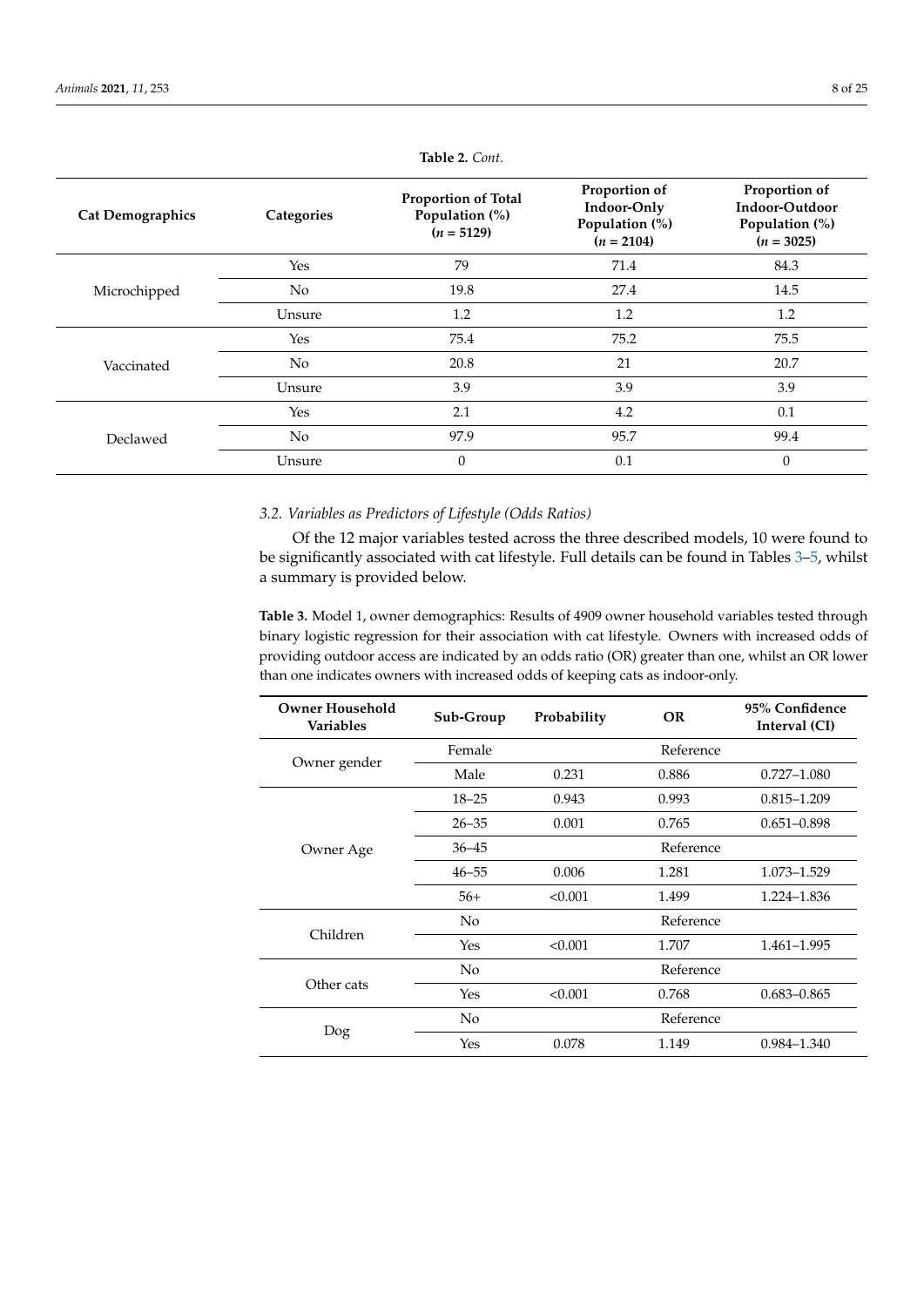| <b>Cat Variables</b> | Sub-Group     | <b>OR</b><br>Probability |           |                 |  |
|----------------------|---------------|--------------------------|-----------|-----------------|--|
|                      | Female        |                          | Reference |                 |  |
| <b>Sex</b>           | Male          | 0.016                    | 1.155     | 1.028-1.298     |  |
|                      | <b>Junior</b> | < 0.001                  | 0.656     | $0.565 - 0.762$ |  |
|                      | Adult         |                          | Reference |                 |  |
| Age                  | Mature        | 0.047<br>1.179           |           | $1.002 - 1.386$ |  |
|                      | Senior        | < 0.001                  | 1.445     | 1.211-1.724     |  |
|                      | No            |                          | Reference |                 |  |
| Pedigree             | Unsure        | 0.004                    | 0.707     | $0.559 - 0.894$ |  |
|                      | Yes           | < 0.001                  | 0.441     | $0.367 - 0.529$ |  |
|                      | No            |                          | Reference |                 |  |
| <b>Health Issues</b> | Yes           | < 0.001                  | 0.596     | $0.507 - 0.700$ |  |

**Table 4.** Model 2, cat demographics: Results of 4909 cat variables tested through binary logistic regression for their association with cat lifestyle. Cat features that increase their odds of being provided outdoor access are indicated by an OR greater than one, whilst an OR lower than one indicates cat features that increase odds of being kept as indoor-only.

<span id="page-8-0"></span>**Table 5.** Model 3, geographical features: Results of 4909 area variables tested through binary logistic regression for their association with cat lifestyle. Geographical variables where owners have increased odds of providing outdoor access are indicated by an OR greater than one, whilst an OR lower than one indicates geographical variables where owners have increased odds of keeping cats as indoor-only.

| Area Variables | Sub-Group              | Probability | <b>OR</b> | 95% CI          |
|----------------|------------------------|-------------|-----------|-----------------|
|                | City centre            | < 0.001     | 0.442     | $0.341 - 0.574$ |
|                | Urban                  | 0.001       | 0.730     | $0.607 - 0.877$ |
| Area           | Suburban               |             | Reference |                 |
|                | Village                | 0.796       | 0.974     | $0.801 - 1.186$ |
|                | Rural                  | 0.223       | 1.154     | $0.916 - 1.454$ |
|                | Flat/studio/apartment  | < 0.001     | 0.199     | $0.162 - 0.245$ |
|                | Terrace/town/row house | 0.165       | 0.868     | $0.711 - 1.060$ |
| House Type     | Semi-detached          |             | Reference |                 |
|                | Detached               | 0.385       | 1.093     | $0.894 - 1.336$ |
|                | Bungalow/cottage       | 0.637       | 1.079     | 0.787-1.478     |
|                | Europe                 |             | Reference |                 |
| Region         | USA and Canada         | < 0.001     | 0.093     | $0.076 - 0.114$ |
|                | Australia and NZ       | 0.001       | 0.510     | $0.349 - 0.746$ |

Variables with greater odds of cats having an indoor-only lifestyle were owners who were 26–35 years old ( $p = 0.001$ , odds ratio (OR) 0.765) when compared to those 36–45 years old, cats in multi-cat households (*p* < 0.001, OR 0.768) compared to single cat households, junior cats ( $p < 0.001$ , OR 0.656) when compared to adult cats, pedigree cats ( $p < 0.001$ , OR 0.441) or those whom owners were unsure of their pedigree status (*p* = 0.004, OR 0.707) compared to non-pedigree cats, cats with health issues (*p* < 0.001, OR 0.596) compared to cats with no health issues, living in city centres (*p* < 0.001, OR 0.442) or urban areas (*p* = 0.001, OR 0.730) when compared to suburban areas, and living in the USA and Canada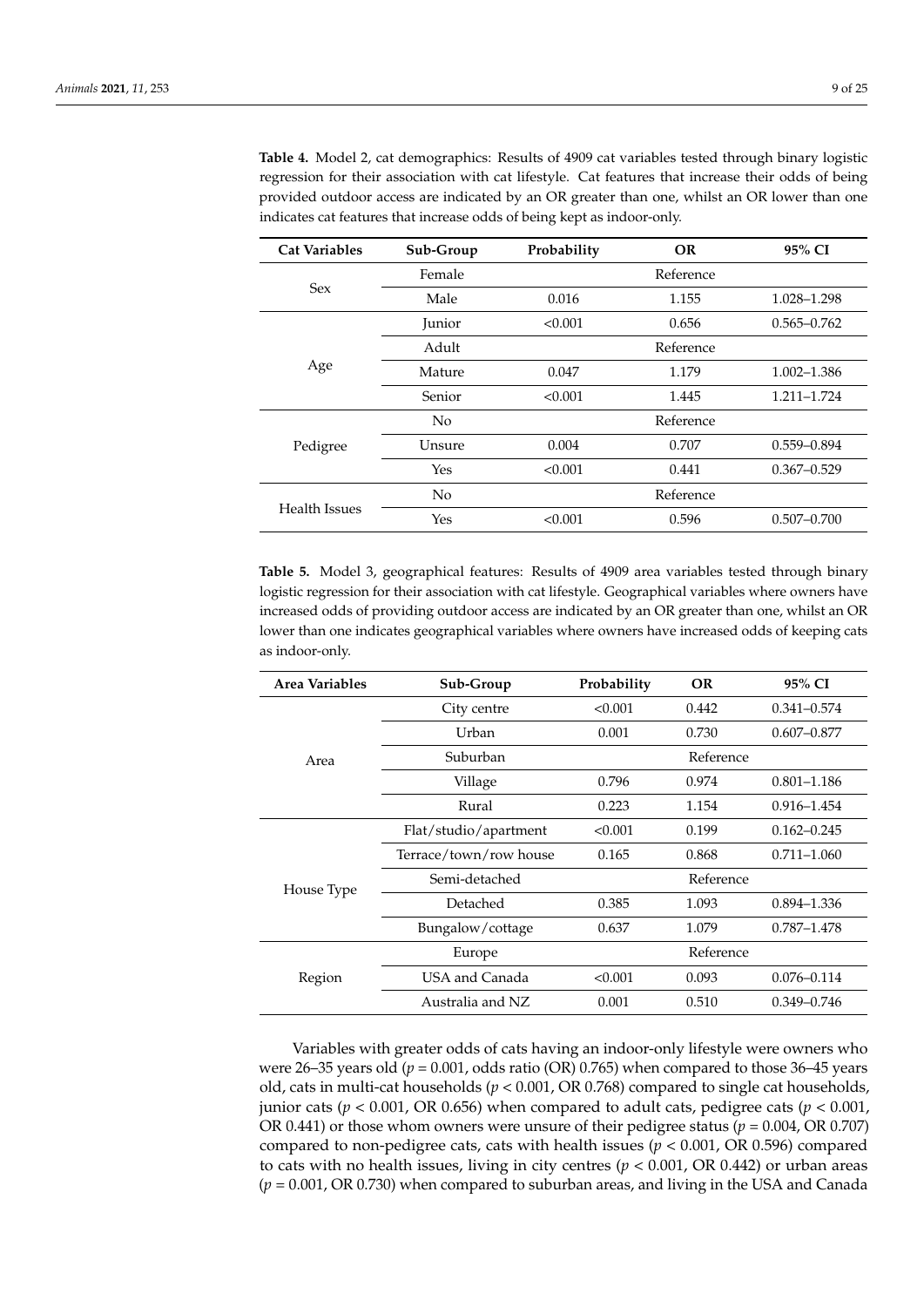(*p* < 0.001, OR 0.093) or Australia and NZ (*p* = 0.001, OR 0.510) when compared to living in Europe.

Variables found to have greater odds of being associated with an indoor-outdoor lifestyle were owners being 46–55 years old (*p* = 0.006, OR 1.281) or 56+ years old (*p* < 0.001, OR 1.499) when compared to those 36–45 years old, owners with children (17 years old or under), living at home ( $p < 0.001$ , OR 1.707) when compared to those without, cats being male ( $p = 0.016$ , OR 1.155) compared to being female, and cats being mature ( $p = 0.047$ , OR 1.179) or senior ( $p < 0.001$ , OR 1.445) when compared to adult cats.

# *3.3. Lifestyle Choice Rationale*

# 3.3.1. Indoor-Only Owners

Of owners of indoor-only cats, 73.1% (1538/2104) indicated the lifestyle was their preference, 18.7% (393/2104) indicated they did not have the option to provide their cat with outdoor access, and 8.2% (173/2104) reported their cat chose not to go out even when given the choice. As seen in Table [6,](#page-9-0) a total of 85% (1133/1333) of the major reasons given for choosing an indoor-only lifestyle pertained to cat safety, not inclusive of additional reasons provided for the 'other' category.

<span id="page-9-0"></span>**Table 6.** The percentages of indoor-only cat owners ( $n = 1454$ ) reporting different influence strength of factors on their decision to give their cats an indoor-only lifestyle and the major reasons for choosing an indoor-only lifestyle globally  $(n = 1333)$ , then broken down by region.

|                            |      |      |      | Strength of Influence on Decision of<br>Indoor-Only Cat Owners ( $n = 1454$ ) (%) |               |                        | Major Reason Lifestyle Was Chosen by |                       |                          |
|----------------------------|------|------|------|-----------------------------------------------------------------------------------|---------------|------------------------|--------------------------------------|-----------------------|--------------------------|
| <b>Factors</b>             | None | Weak | Some | Moderate                                                                          | <b>Strong</b> | Global<br>$(n = 1333)$ | USA & Can.<br>$(n = 634)$            | Europe<br>$(n = 645)$ | AUS $& NZ$<br>$(n = 54)$ |
| Prevent<br>hunting         | 41.5 | 18   | 14.7 | 9.1                                                                               | 16.8          | 3.8                    | 4.1                                  | 1.4                   | 29.6                     |
| Protect from<br>people     | 11.6 | 7.4  | 14.8 | 17.4                                                                              | 48.8          | 13.4                   | 9.3                                  | 18.1                  | 5.6                      |
| Protect from<br>traffic    | 1.3  | 1.2  | 3.8  | 7                                                                                 | 86.7          | 58.7                   | 51.6                                 | 67.1                  | 40.7                     |
| Protect from<br>other cats | 12.9 | 12.4 | 18.5 | 19.3                                                                              | 37            | 2.9                    | 3.6                                  | 2.5                   | $\Omega$                 |
| Protect from<br>wildlife   | 19.9 | 13.4 | 13   | 13.9                                                                              | 39.8          | 10                     | 19.9                                 | 0.5                   | 7.4                      |
| Cat has health<br>issues   | 79   | 6    | 4.6  | 3.1                                                                               | 7.3           | 2.6                    | 1.9                                  | 3.3                   | 1.9                      |
| Other                      |      |      |      |                                                                                   |               | 8.6                    | 9.6                                  | 7.1                   | 14.8                     |

Protection from traffic was the largest influencing factor for owners across all three regions. It was cited as the major reason for choosing an indoor-only lifestyle by most indoor-only owners at 58.7% (782/1333), and 98.7% (1435/1454) of indoor-only owners were influenced by traffic to some extent when making their decision, with 86.7% (1261/1454) saying traffic strong factor in their decision. The second major reason for indoor-only owners choosing this lifestyle varied between regions. Owners in Europe cited it to be protection from people (18.1%, 117/645), the USA and Canada cited protection from wildlife (19.9%, 126/634), and owners in Australia and New Zealand cited it was to prevent cats hunting (29.6%, 16/54).

Of indoor-only owners, 71.5% (328/459) said they had not considered the alternative of an indoor-outdoor lifestyle. Of indoor-only owners who did consider the alternative lifestyle, 35.3% (46/131) cited the major reason they would change would be the potential benefits to mental health. Overall, 96.1% (126/131) of indoor-only owners considering an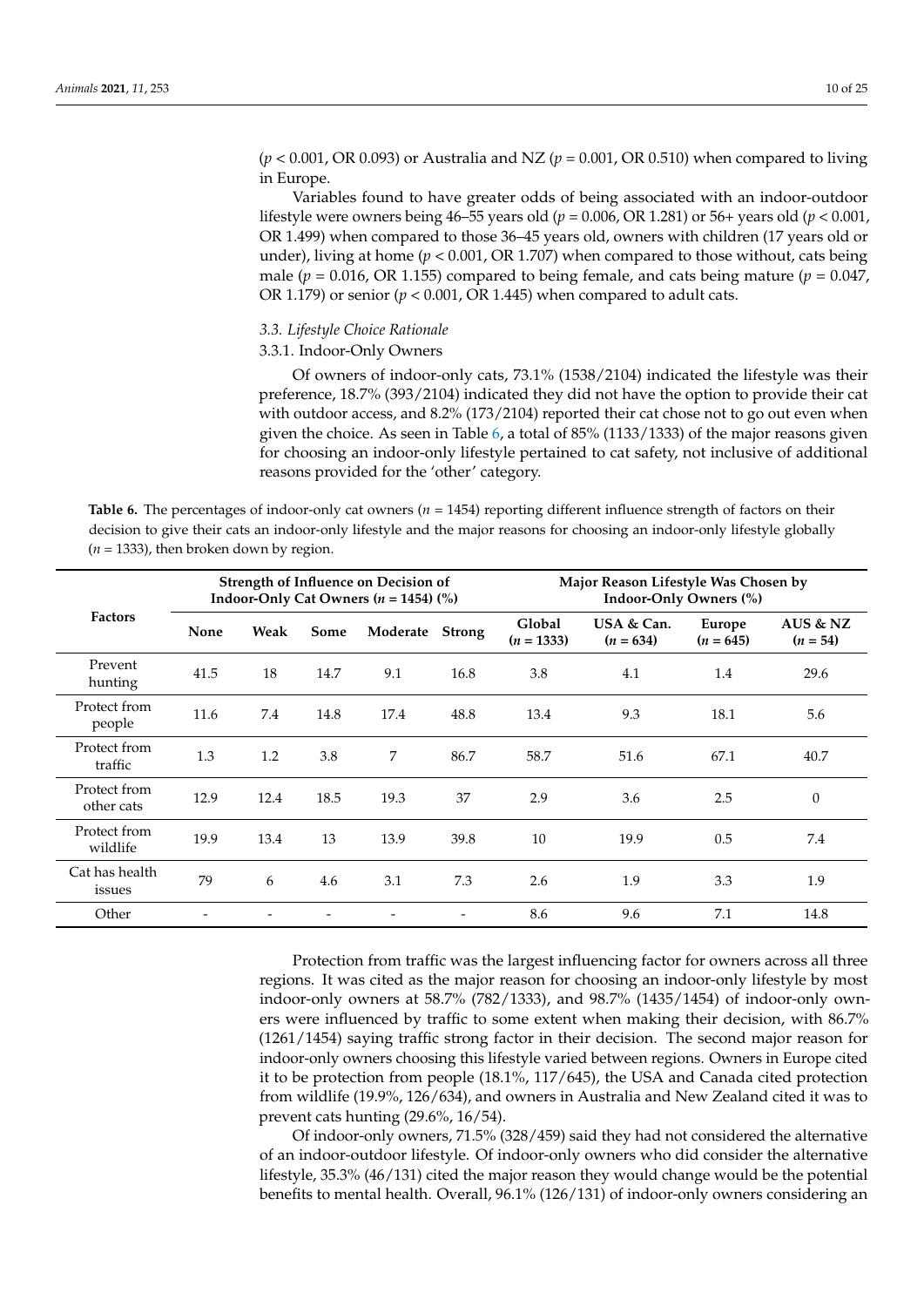indoor-outdoor lifestyle considered potential mental health benefits of outdoor access in some capacity, with 57.3% (75/131) of owners considering this strongly. More details can be found in Table [7.](#page-10-0)

<span id="page-10-0"></span>**Table 7.** Percentages of indoor-outdoor cat owners (*n* = 595) reporting different influence strength of factors considered during their decision to choose their cats' lifestyle, with their major influencing reason. Percentages of consideration given by indoor-only owners who considered and an indoor-outdoor lifestyle for their cat (*n* = 131) and the percentage of indoor-only cat owners (*n* = 459) who gave different reasons when asked for the major factor that would cause them to change their cat to an indoor-outdoor lifestyle.

| <b>Factors</b>                 | Strength of Influence on Decision by<br>Indoor-Outdoor Cat Owners ( $n = 595$ ) (%) |      |      |          | Major<br>Reason<br>Lifestyle Was<br>Chosen<br>$(n = 594)$ (%) |      |      | Lifestyle $(n = 131)$ (%) | Strength of Consideration by Indoor-only Cat<br>Owners Who Considered an Indoor-Outdoor |          | Major<br><b>Reason</b><br>Indoor-Only<br>Owners<br>Would<br>Switch |                 |
|--------------------------------|-------------------------------------------------------------------------------------|------|------|----------|---------------------------------------------------------------|------|------|---------------------------|-----------------------------------------------------------------------------------------|----------|--------------------------------------------------------------------|-----------------|
|                                | None                                                                                | Weak | Some | Moderate | <b>Strong</b>                                                 |      | None | Weak                      | Some                                                                                    | Moderate | <b>Strong</b>                                                      | $(n = 459)$ (%) |
| Mental<br>health               | 1.7                                                                                 | 1.2  | 19.5 | 6.9      | 70.8                                                          | 38   | 3.1  | 3.1                       | 16.8                                                                                    | 19.8     | 57.3                                                               | 35.3            |
| Physical<br>health             | 1.3                                                                                 | 2.7  | 19.7 | 7.7      | 68.6                                                          | 18   | 3.8  | 1.5                       | 16.8                                                                                    | 26.7     | 51.1                                                               | 16.1            |
| Toilets<br>outside             | 23.9                                                                                | 12.6 | 14   | 17.3     | 32.3                                                          | 5.4  | 42   | 16                        | 14.5                                                                                    | 10.7     | 16.8                                                               | 5               |
| Pest<br>control                | 66.9                                                                                | 17.3 | 3.2  | 6.1      | 6.6                                                           | 0.5  | 72.5 | 9.9                       | 10.7                                                                                    | 4.6      | 2.3                                                                | 2.6             |
| Cat wants<br>outdoor<br>access | 5.6                                                                                 | 3.7  | 13.5 | 8.6      | 68.7                                                          | 32.9 | 19.1 | 13.7                      | 22.9                                                                                    | 18.3     | 26                                                                 | 24.4            |
| Other                          |                                                                                     |      |      |          |                                                               | 5.2  | 85.5 | 1.5                       | 3.1                                                                                     | 3.1      | 6.9                                                                | 16.6            |

## 3.3.2. Indoor-Outdoor Owners

For indoor-outdoor owners, the benefit of outdoor access to mental health was the major cited reason for allowing cats outdoor access at 38% (226/595). The second most cited reason was that the cat indicates they want to go outside at 32.9% (196/595). A global breakdown for indoor-outdoor owners is not provided as it is for indoor-only owners, as although part 2 of the survey was distributed to owners in all regions, all respondents resided in Europe.

Of indoor-outdoor owners, 70.8% (421/595) said they had not considered the alternative of an indoor-only lifestyle. Of those who did, traffic was again considered a risk. Of indoor-outdoor cat owners who contemplated an indoor-only lifestyle, 96.6% (168/174) considered traffic, with 74.1% (129/174) stating this was a strong consideration. Protection from traffic was the most cited reason owners would switch to an indoor-only lifestyle at 45.8% (80/174). More details on owners who considered an indoor-only lifestyle can be found in Table [8.](#page-10-1)

<span id="page-10-1"></span>**Table 8.** Indoor-outdoor owners who considered an indoor-only lifestyle for their cat (*n* = 174) and the reported level of consideration given to different factors when making their decision and the percentage of indoor-outdoor cat owners (*n* = 593) who gave different reasons when asked for major factors that would cause them to change their cat to an indoor-only lifestyle would be.

| <b>Factors</b>       |             | Strength of Consideration by Indoor-Outdoor Cat Owners Who<br>Considered an Indoor-Only Lifestyle ( $n = 174$ ) (%) | Major Reason Indoor-Outdoor<br><b>Owners Would Switch</b> |          |               |                                      |
|----------------------|-------------|---------------------------------------------------------------------------------------------------------------------|-----------------------------------------------------------|----------|---------------|--------------------------------------|
|                      | <b>None</b> | Weak                                                                                                                | Some                                                      | Moderate | <b>Strong</b> | Lifestyle $(n = 593)$ $\binom{0}{0}$ |
| Prevent hunting      | 22.4        | 25.3                                                                                                                | 18.4                                                      | 15.5     | 18.4          | 5.4                                  |
| Protect from people  | 11.5        | 10.3                                                                                                                | 19.5                                                      | 19       | 39.7          | 6.9                                  |
| Protect from traffic | 3.4         | 2.3                                                                                                                 | 5.7                                                       | 14.4     | 74.1          | 45.8                                 |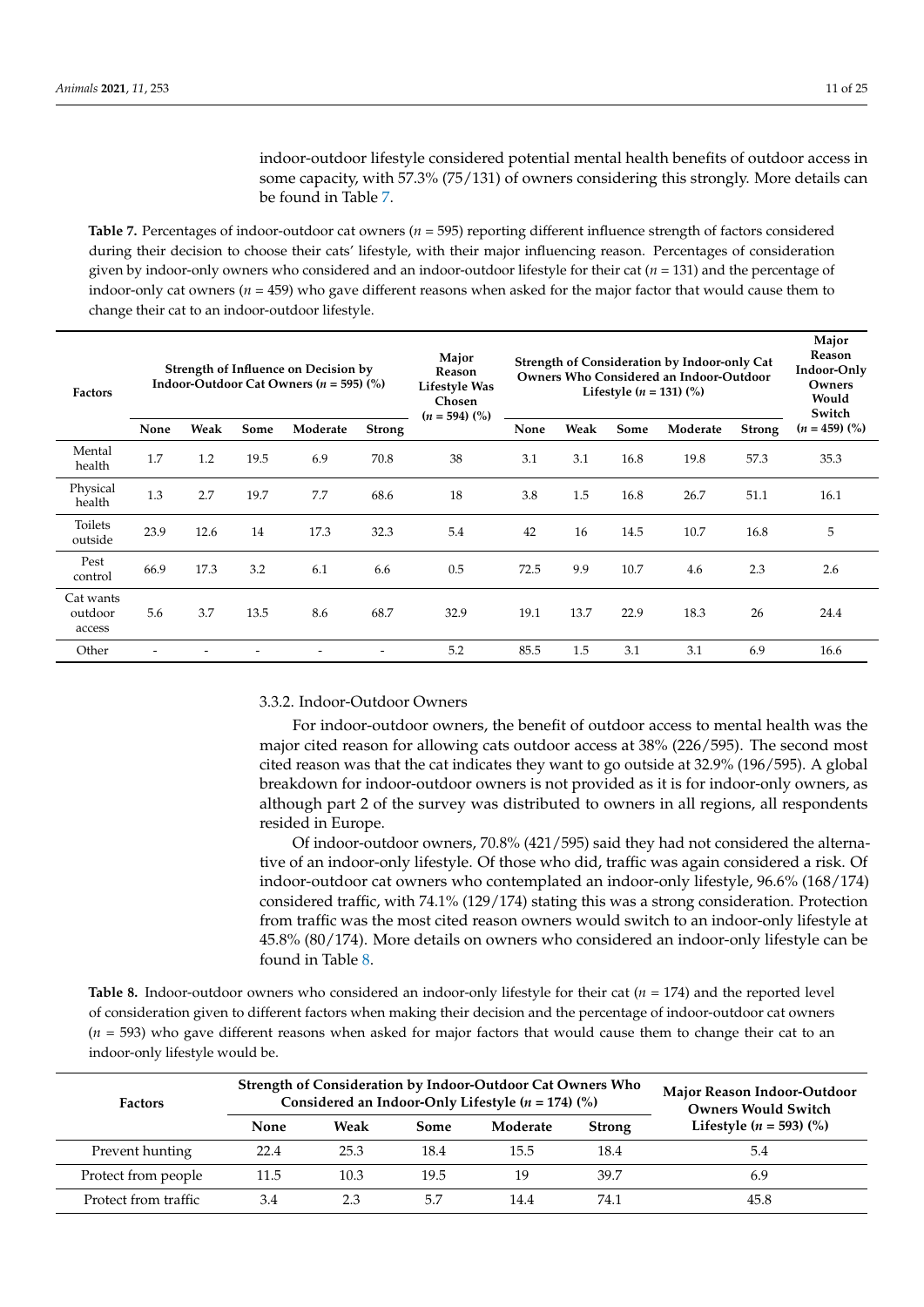| <b>Factors</b>          |      | Strength of Consideration by Indoor-Outdoor Cat Owners Who<br>Considered an Indoor-Only Lifestyle ( $n = 174$ ) (%) | Major Reason Indoor-Outdoor<br><b>Owners Would Switch</b> |          |               |                                      |
|-------------------------|------|---------------------------------------------------------------------------------------------------------------------|-----------------------------------------------------------|----------|---------------|--------------------------------------|
|                         | None | Weak                                                                                                                | Some                                                      | Moderate | <b>Strong</b> | Lifestyle $(n = 593)$ $\binom{9}{0}$ |
| Protect from other cats | 14.9 | 19.5                                                                                                                | 25.3                                                      | 28.2     | 12.1          |                                      |
| Protect from wildlife   | 32.2 | 28.7                                                                                                                | 19.5                                                      | 10.3     | 9.2           | 0.5                                  |
| Cat has health issues   | 75.3 |                                                                                                                     | 6.3                                                       | 2.3      |               | 34.9                                 |
| Other                   | 82.2 |                                                                                                                     | 5.2                                                       | 4.0      | 6.9           | 3.9                                  |

**Table 8.** *Cont.*

# *3.4. Thematic Analysis of Responses*

3.4.1. Rationales of Indoor-Only Cat Owners

In addition to the reasons provided within the survey, as detailed in Tables [6](#page-9-0) and [7,](#page-10-0) six additional themes were identified from open-text responses. These are as follows: protection from traffic; protection from people; protection from other animals (including wildlife\* and other cats); cat has health issues; to protect wildlife; protection from illness\*; to prevent getting lost\*; acquisition requirement/recommendation\*; personality unsuitable\*; pedigree cat\*; cat has no previous outdoor experience\*. Themes without an asterisk were included within the initial survey, whilst those marked with an asterisk (\*) were identified from open-text responses. Table [9](#page-11-0) highlights example quotes from owners used to create these themes.

**Table 9.** Example quotes from owners used to create the 11 indoor-only rationale themes.

<span id="page-11-0"></span>

| <b>Theme</b>                                      | <b>Example Comments</b>                                                                                                                                                                                                                                                                                 |
|---------------------------------------------------|---------------------------------------------------------------------------------------------------------------------------------------------------------------------------------------------------------------------------------------------------------------------------------------------------------|
| (1) Protection from traffic                       | 'Cats live near a busy road [] afraid they get killed so keep indoors'; 'Live on [a] main<br>road and [my] previous cat got killed on [the] road'; 'I would consider an indoor-outdoor<br>lifestyle if we had a large garden [  ] and we lived away from busy roads'                                    |
| (2) Protection from people                        | 'Previously had cat injured by [a] neighbour'; 'I was advised dog fighting is prevalent in<br>my area and cats are stolen as bait'; 'She is a little blue-eyed cheetah and I worry she<br>would get stolen'                                                                                             |
| (3) Protection from other animals                 | 'We have hawks that live in a large tree in our yard and have seen a coyote in our yard';<br>'She gets bullied by other cats'; 'Feral cat colony outside and don't want him exposed to<br>disease'; 'Next door neighbour's Rottweiler killed a cat that went into their garden'                         |
| (4) Cat has health issues                         | 'Cat is deaf, so cannot safely go outside'; 'Management of IBD'; 'She has had a mammary<br>carcinoma and requires regular medication each day'; 'Cat is FIV+ and needs to be kept<br>inside for his own safety and that of other cats'                                                                  |
| (5) To protect wildlife                           | 'Domestic cats are a severe threat to birds';<br>'Impact of domestic and feral cats on bird and reptile populations'                                                                                                                                                                                    |
| (6) Protection from illness (*)                   | 'To prevent health issues often associated with outdoor animals, such as fleas, ticks, FIV,<br>FIP, etc.'; 'Fleas and ticks live outside. I do not want them in the house!'; 'Outdoor<br>exposure requires more aggressive flea/tick/other parasite treatment'; 'Cat also eats<br>outdoor toxic plants' |
| $(7)$ To prevent getting lost $(*)$               | 'Afraid she'd not find her way back'; 'She was lost from her previous owners' house (a<br>few streets away!) for 3 years'; 'Cat runs away to [their] previous house if let out (even<br>after several years)'                                                                                           |
| (8) Acquisition<br>requirement/recommendation (*) | 'Medical lab cat until 7.5 years old [] advised to keep indoor as would have no instinct<br>for dangers'; 'Signed agreement with breeder'; 'Adoption agency contract specifies<br>indoor-only'                                                                                                          |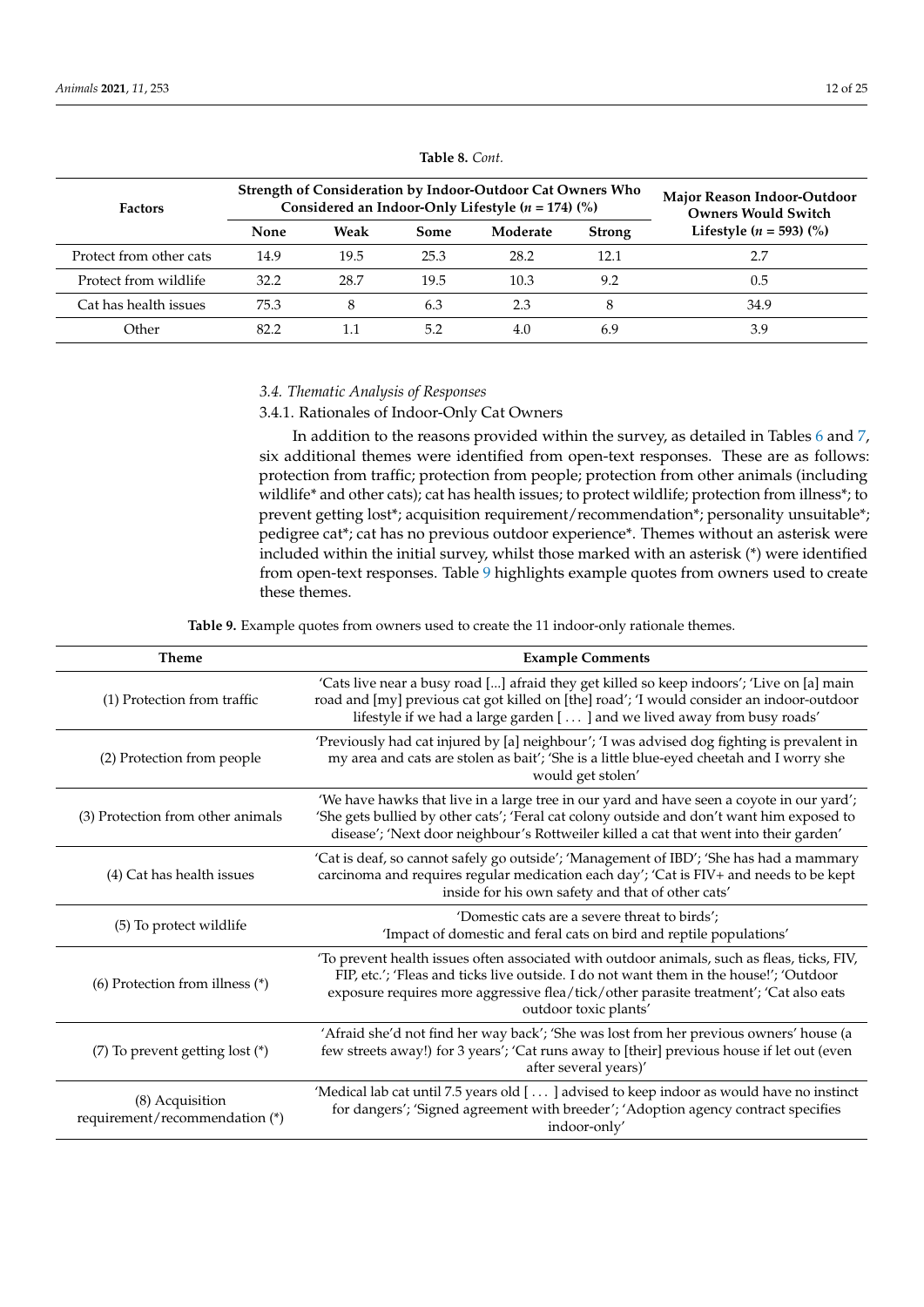| Theme                                              | <b>Example Comments</b>                                                                                                                                                                                              |
|----------------------------------------------------|----------------------------------------------------------------------------------------------------------------------------------------------------------------------------------------------------------------------|
| $(9)$ Personality unsuitable $(*)$                 | 'She's also very skittish and I worry about her around traffic'; 'He is very nervous and<br>easily stressed'; 'Our cat's curious but too timid to stay outside for long'; 'Too timid []<br>Shows no interest either' |
| $(10)$ Pedigree cat $(*)$                          | 'Bengals seem notoriously "stupid" when it comes to keeping themselves safe if permitted<br>free reign'; 'Breed-Devon Rex-specifically bred as indoor cats'; 'My cat is a breeding<br>queen'                         |
| (11) Cat has no previous outdoor<br>experience (*) | 'No outdoor experience when I got him. I don't think he will have the necessary<br>experience to keep safe'.                                                                                                         |

**Table 9.** *Cont.*

Theme 1, Protection from traffic: Protection from traffic was the most common consideration influencing owners to keep cats indoors. Primarily, owners focussed on the risk of injury or death. Some owners indicated this fear was due to prior experience. Traffic concerns appeared so strong that an absence of traffic may be enough for some owners to change to an indoor-outdoor lifestyle.

Theme 2, Protection from people: Owners were concerned that people may cause intentional harm to their cat. Comments referenced local incidents or specific neighbours who had displayed such behaviours previously. Theft was an additional concern for pedigree and non-pedigree owners, but for different reasons. Owners of pedigree animals were concerned their animal would be targeted due to their unique appearance and resale or breeding value. Owners of non-pedigree cats mentioned concerns over their cat being taken as bait for dogfighting.

Theme 3, Protection from other animals: Concerns regarding interactions with other animals could be divided into those pertaining to cats (both owned and feral), local wildlife \*, and dogs \*. Encounters with other cats were viewed as dangerous due to fighting or disease transmission. Fighting was deemed to have detrimental physical and mental implications. It was of specific concern for those with timid cats who wanted to avoid their cat being 'bullied', or of owners with older cats who feared their animal would be unable to defend themselves. Owners with local feral colonies nearby were additionally concerned about these cats being higher risk disease vectors. More on the concerns of disease transmission is discussed in theme 6. With regards to wildlife, owners feared their cat may become a victim of predation and listed large mammals or birds as potential predators. Snakes were also mentioned specifically, alongside their potential to injure or kill cats and previous bad experiences. Comments pertaining to the potential dangers of dogs predominantly focussed on owned dogs that may attack cats. In some instances, these dogs were known to the owner and were deemed a particular risk.

Theme 4, Cat has health issues: Owners felt specific medical issues made it more dangerous for their cat to be outside. FIV was often mentioned explicitly. Some owners gave no further explanation other than to say their cat was FIV+, whilst others detailed their concern for the health of their animal, disease transmission to other cats, or both. Owners were also concerned outdoor access would mean being unable to control medical issues due to being unable to monitor what the cat was ingesting or being unable to give medication when required.

Theme 5, To protect wildlife: Owners viewed an indoor-only lifestyle as an easy way to prevent hunting. This was typically to prevent damage to local bird populations, although some comments additionally mentioned reptiles or small mammals.

Theme 6, Protection from illness (\*): Several illnesses were mentioned as potential threats, with many of them such as flu, FIV, or FeLV considered infectious. Owners of cats with ongoing medical conditions had specific concerns about their cats contracting further illness (as discussed in theme 4). Owners highlighted concerns over parasites such as fleas, ticks, or worms, however, in many instances, the focus was not on the welfare of the cat, but rather the owner's discomfort. Owners felt parasites were dirty or unpleasant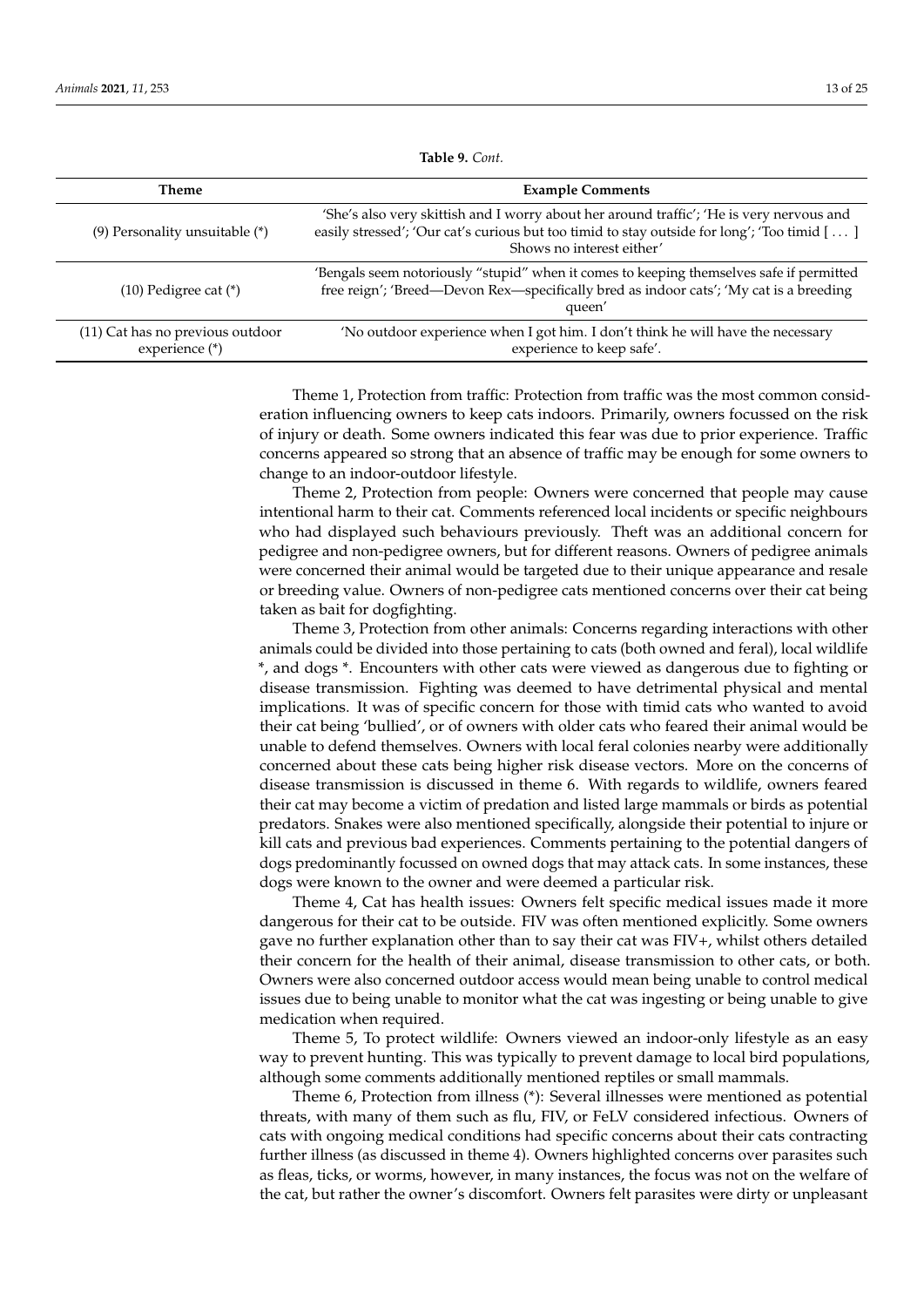and something that should not be brought into the home. Owners also acknowledged the inconvenience and expense of the requirement to upkeep preventative treatment of parasites for cats with outdoor access. Additionally, owners highlighted concerns about cats consuming dangerous plants they would not encounter indoors or encountering poisonous substances (e.g., anti-freeze or pesticides) neighbours may use and leave in their gardens.

Theme 7, Prevent getting lost (\*): Owners indicated that their cats were kept indoors to prevent them from getting lost. It was not typically cited if this concern was for their cat's welfare or their own, or if they had attempted to allow their cat outdoors. Some owners suggested they had let their cat out, and the cat returned to a previous home in which they lived. A few owners alternatively used the phrase 'run-away', suggesting they feel their cat may intentionally not return if given the opportunity.

Theme 8, Acquisition requirement/recommendation (\*): The opinions of other people were often taken into consideration, particularly those from the place owners had acquired their cat. Adoption centres were frequently cited as influencing owner choice of lifestyle, with some rescue organisations recommending indoor-only lifestyles for specific cats in their care based on their history and temperament. Other rescue organisations appeared to have a blanket policy on all cats being kept indoors. Breeders of pedigree animals also frequently required cats to be indoor-only. Whilst some owners alluded to these being recommendations, in some instances, owners reported both breeders and rescue shelters requiring them to sign a contract committing to keeping their cat indoors.

Theme 9, Unsuitable personality (\*): Some owners felt their cat's temperament made them unsuitable to go outdoors. Some felt their cat's temperament may put them at a greater risk of harm outdoors, such as skittish cats or over-friendly cats. Other owners seemed to feel that the experience of being outdoors would be detrimental to the cat's mental welfare, especially owners of cats who intensely disliked other cats or cats deemed to be timid/shy/anxious. Some owners seemed to indicate they had attempted some form of outdoor access off which they had based their decision, whilst other owners made the decision without trying any form of outdoor access beforehand.

Theme 10, Pedigree cat (\*): In addition to the concerns over theft, as presented in theme 2, pedigree cats were often kept indoors as their temperaments were deemed unsuitable to have outdoor access. Numerous breeds were cited as being incapable of looking after themselves outdoors. Other owners believed their cat had no desire or need to go outdoors and has been bred to be indoor-only. A small number of owners felt their breed was unsuitable to go outdoors due to physical attributes, e.g., hairless breeds being unable to keep warm. Less often, owners were using their cats for breeding and aimed to prevent unwanted pregnancy.

Theme 11, No previous outdoor experience (\*): Owners of cats who had previously been kept as indoor-only did not want to change that lifestyle to indoor-outdoor. These cats were typically not obtained by their owners when they were kittens. When acquired as adults, owners felt their cats lacked the experience needed to stay safe whilst roaming and so were better off staying indoors.

#### 3.4.2. Rationales of Indoor-Outdoor Cat Owners

For indoor-outdoor cat owners, in addition to the five themes provided within the survey questions, five further themes were identified from open-text responses. These were 'beneficial to mental health', 'beneficial to physical health', 'cat indicates they want to go outside', 'cat toilets outside', 'pest control', 'enrichment\*', 'previous outdoor access\*', 'social opportunity\*', 'safe outdoor space\*', 'multi-cat household\*', and 'natural\*'. Table [10](#page-14-0) highlights example quotes from owners used to create these themes.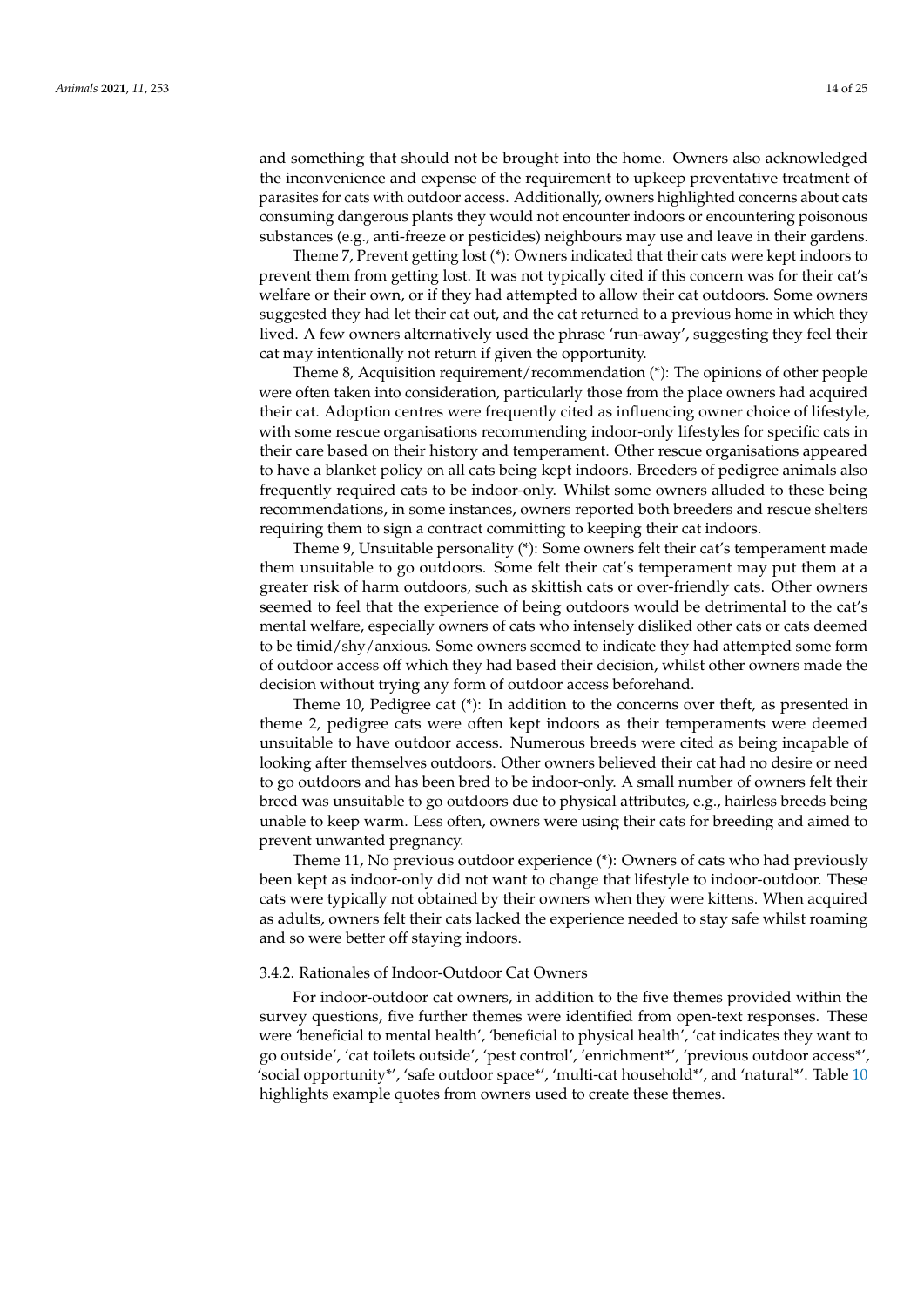<span id="page-14-0"></span>

| <b>Theme</b>                                  | <b>Example Comments</b>                                                                                                                                                                                                                                                                                                   |
|-----------------------------------------------|---------------------------------------------------------------------------------------------------------------------------------------------------------------------------------------------------------------------------------------------------------------------------------------------------------------------------|
| (12) Beneficial to mental health              | 'Would never have an indoor- only cat. Had one some years ago when I lived in a flat and<br>he was a monster. Destroyed furniture, bedding, carpets, and clothing. When I moved to a<br>house, he started to go outside and he calmed down completely'.                                                                   |
| (13) Beneficial to physical health            | 'Allows them to [] control their weight through increased exercise'; 'My cat was kept<br>in for 12 months but had IB symptoms i.e., diarrhoea. I think she was very stressed and<br>unhappy as an indoor cat'.                                                                                                            |
| (14) Cat indicates they want to go<br>outside | 'I never force my cats either indoor or outdoor but let them make their own decision. This<br>means they have their own choice which helps their mental wellbeing'; 'I don't want my<br>cats to be captive—I want them to be free to choose to stay with us and to live as they<br>choose'.                               |
| (15) Cat toilets outside                      | 'JLD will not toilet inside and becomes distressed if he has no outdoor access'; 'I hate litter<br>trays!'                                                                                                                                                                                                                |
| (16) Pest control                             | 'I rely on their hunting to control rats and mice that would otherwise be attracted to the<br>farmhouse and the chicken pens'.                                                                                                                                                                                            |
| $(17)$ Enrichment $(*)$                       | 'Her world is so much bigger by having that access to the outdoors'; 'Lots of interaction<br>outside that I cannot provide indoors'; 'My cat has always enjoyed sitting on the grass<br>sniffing the fresh air'; 'I hate the fact that one of my cats hunts [] However, they both<br>find it distressing to be locked in' |
| (18) Previous outdoor access (*)              | 'They were five when I got them and they had been used to going out'; 'Most of my eight<br>cats have been stray toms, a couple are still semi-feral, one of which gets very aggressive<br>when kept in all the time'.                                                                                                     |
| (19) Social opportunity $(*)$                 | 'I feel it's unfair to leave my cat at home alone all day, when he could be outside and<br>visiting the neighbours he really likes!'; 'We enjoy having an active cat who engages with<br>other cats in the neighbourhood'.                                                                                                |
| (20) Safe outdoor space (*)                   | 'I also do not live near a busy road so am happier letting them out.'; 'We felt it was best for<br>the cats, so bought appropriate properties'.                                                                                                                                                                           |
| (21) Multi-cat household (*)                  | 'I live in a small house with four cats. A large garden gives the room to have a break from<br>each other'; 'It seemed unfair to have one rule for one cat and one rule for another'.                                                                                                                                     |
| $(22)$ Natural $(*)$                          | 'Allows natural behaviour for my cat'; 'I feel that although humans, over the centuries,<br>have domesticated cats, they still very much have a natural desire, interest in [] the<br>outdoors'.                                                                                                                          |

**Table 10.** Example quotes from owners used to create the 10 indoor-outdoor rationale themes.

Theme 12, Beneficial to mental health: Alongside the thinking that outdoor access was beneficial to mental health, it was felt that confining a cat to the indoors could have negative impacts. Some owners detailed having experienced this with their current or previous cat. The impact of being confined indoors on the cat's mental health was often described as causing stress, depressive states, or states of (sometimes extreme) agitation. Many owners felt that the outdoors did not just prevent negative mood states, but also promoted positive experiences. This is discussed further in theme 17.

Theme 13, Beneficial to physical health: Owners who felt the outdoors was beneficial to physical health recognised that the opportunity for exercise was good for weight management. Owners also mentioned the overlap between physical and mental health. Poor mental health and stress were cited as causing general sickness behaviours, such as vomiting or poor coat condition. Other owners detailed how the stress caused or exacerbated existing conditions, such as cystitis.

Theme 14, Cat's choice: Many owners simply let their cat decide whether they wanted outdoor access. Autonomy and choice were recognised as mentally beneficial for cats in addition to the outdoor access itself. This was so important to some people that they allowed outdoor access even if they would have preferred otherwise. Not giving cats a choice was often deemed as cruel or unfair. Additionally, some owners seemed to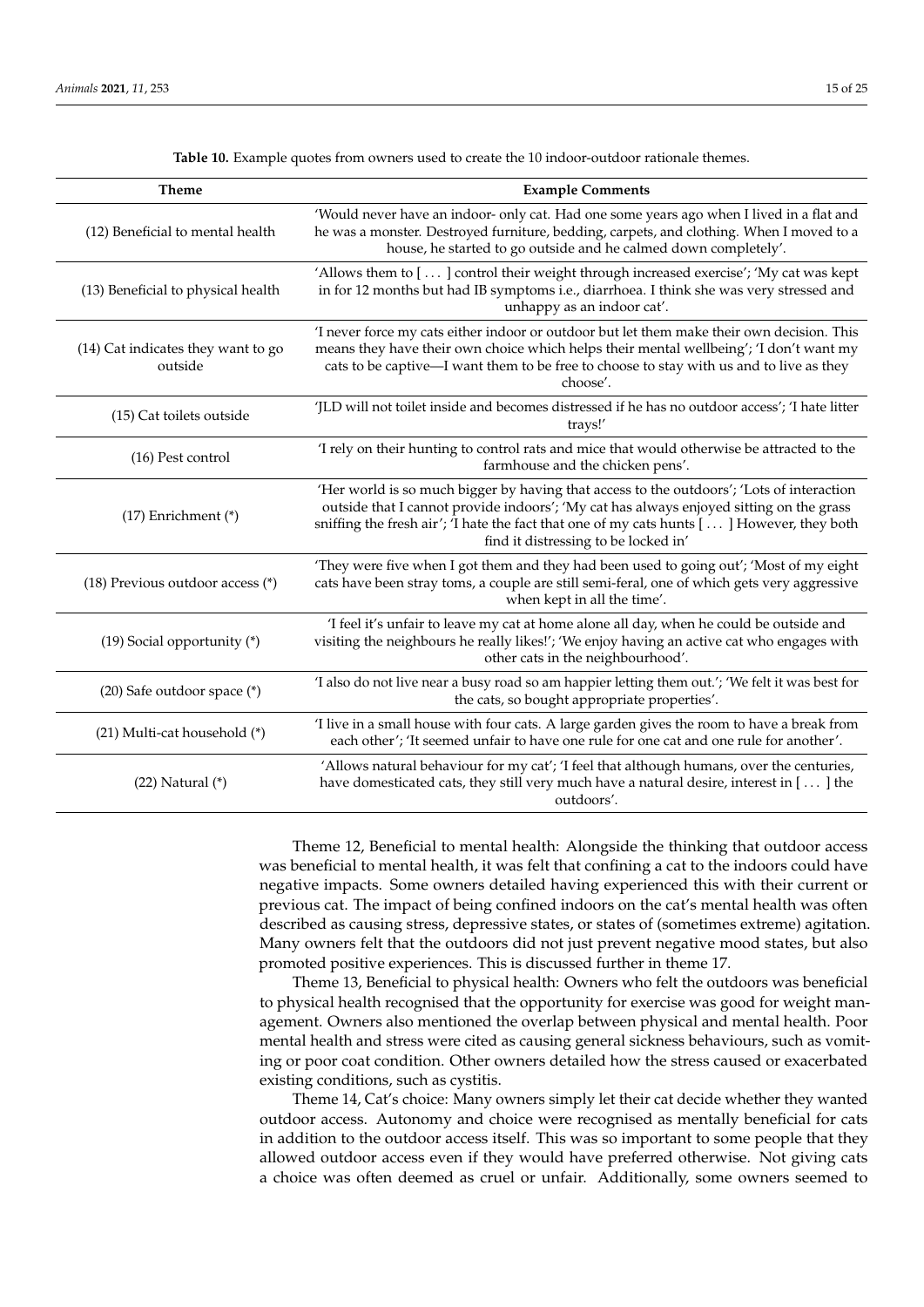appreciate the fact that their cat lived with them through choice because they had the opportunity to leave yet did not take it.

Theme 15, Cat toilets outside: Mentions of toileting habits were predominantly from the perspective of the cats who preferred to do so outside rather than using the litter tray, or in some instances, would only toilet outside. Some owners did, however, mention they preferred their cat to toilet outside.

Theme 16, Pest control through hunting: Whilst many owners kept cats indoors to prevent hunting, as discussed in theme 5, some owners found this trait to have positive utility in terms of pest control. Hunting as a form of enrichment was also identified as beneficial and is discussed more in theme 17.

Theme 17, Enrichment (\*): Owners often felt the outdoors provided good enrichment for their cat to keep them entertained and stimulated. Some people detailed that they had purposefully added objects into the garden to accentuate this further. Often, it was felt that this outdoor enrichment was unique and could not be readily replicated indoors, specifically with regards to weather. Sunshine was viewed as a positive experience for many cats who appeared to actively enjoy spending time in it. Fresh air was mentioned as being enjoyable from a cat's perspective, but owners also indicated they felt it beneficial. Cats were detailed as avoiding less favourable weather, such as rain or cold temperatures, but this was usually a choice that the cat was free to make.

Sub-theme of Theme 17: Opportunity to hunt—The opportunity to hunt was often viewed as a natural and instinctive behaviour which could readily be provided for outdoors should the cat wish. Owners did not necessarily encourage this behaviour but accepted it as beneficial to the cat's wellbeing for them to have the opportunity. Some owners had aversions to hunting but appeared to feel their cats' wellbeing outweighed this.

Theme 18, Previous outdoor access (\*): Many owners obtained adult cats with previous outdoor experience and so felt they did not want to deprive them of the outdoor access they had been used to. Cats who were strays, feral, or farm cats were specifically mentioned as these cats were used to spending large portions of their time outdoors. Some owners alluded to keeping these cats indoors temporarily to detrimental effect.

Theme 19, Social opportunity (\*): The opportunity for social interaction with people and conspecifics outside of the immediate household was recognised as beneficial. Cats were detailed as enjoying interacting with neighbours, and owners appreciated how this brings happiness to the neighbours in turn. It was also felt to be unfair to not allow cats to have the opportunity to socialise when the owners were not at home. Cats were also reported to spend time interacting positively with other cats in the neighbourhood.

Theme 20, Safe outdoor space (\*): The dangers cited by the owners of indoor-only cats, such as traffic or wildlife, were also acknowledged by the owners of indoor-outdoor cats, yet many owners felt the area they lived in was safe enough to mitigate the risks of injury or death sufficiently. For those who felt their area was safe enough to allow their cat outside, it was unclear what they would do should they have to move, with some owners acknowledging they might reconsider providing outdoor access in such circumstances. However, some owners felt the outdoors was of such benefit to their cat that they ensured their property was safe enough to allow outdoor access when they were looking for a home.

Theme 21, Multi-cat household (\*): The management of cats within a multi-cat household was deemed to be easier by allowing outdoor access. Many cats lived in multi-cat households where the lifestyle of previously obtained cats determined the focal cat's subsequent lifestyle. In instances where the focal cat had joined a household which already contained cats with outdoor access, owners felt that unequal treatment was unfair and that the cats themselves may feel so too. Additionally, the extra space provided outdoors was cited to be beneficial for allowing cohabiting cats to have time away from one another. It was felt that outdoor space reduced the amount of physical conflict and aggression between cats of the same household.

Theme 22, Naturalness (\*): The term 'natural' was frequently used in explaining why outdoor access had been chosen. This was seen to encompass many of the previously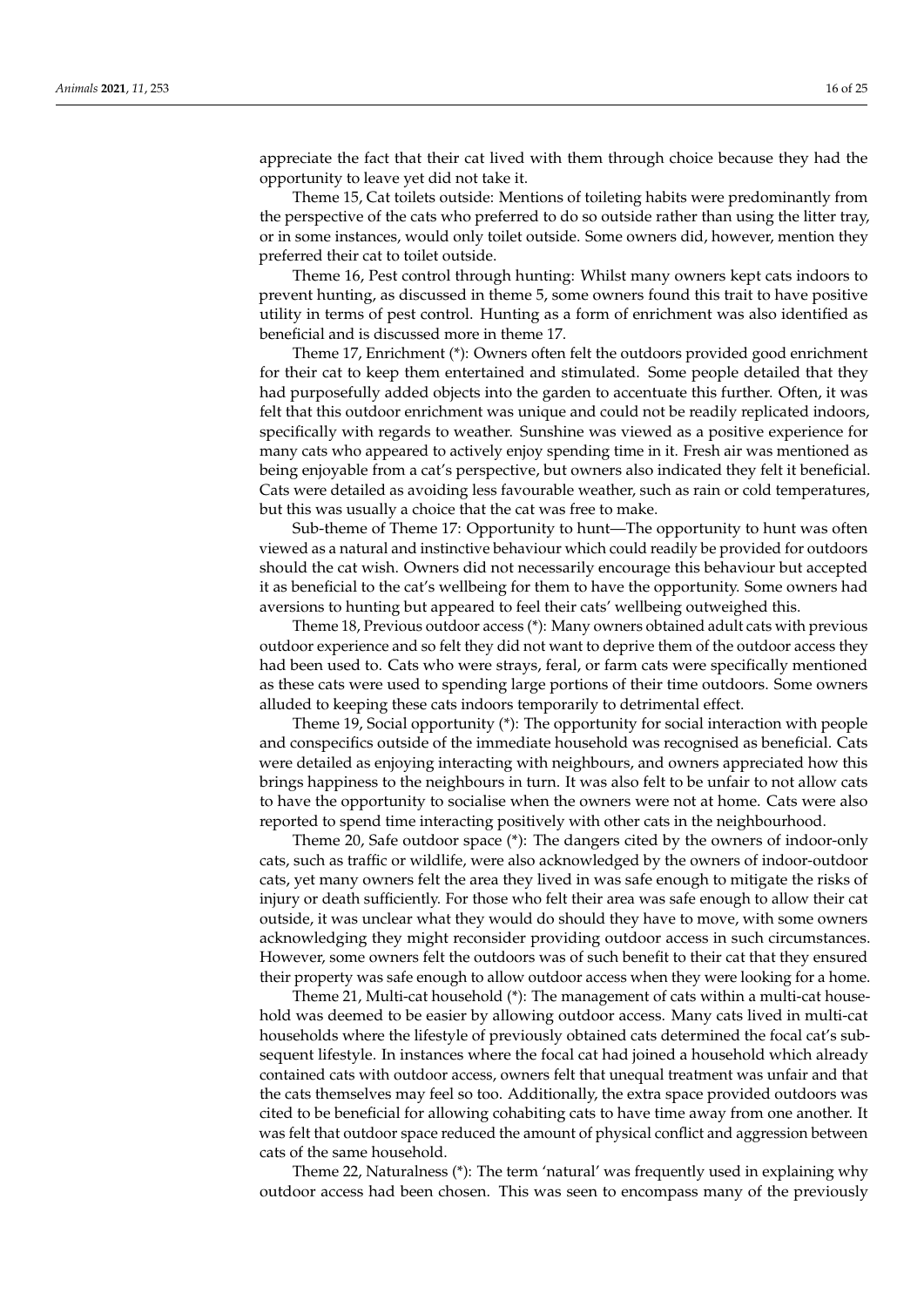discussed themes around mental and physical benefits, enrichment such as climbing and exploring, as well as the need to hunt. The unique domestication of cats and fluidity of individual cats' socialisation was also mentioned to highlight the 'nature' of cats and as a reason to allow outdoor access.

# **4. Discussion**

Overall, 41% of cats within this study were indoor-only. Differences were seen among the three global regions—at 30.2% in Europe, 80.6% in the USA and Canada, and 42.2% in AUS and NZ. Region was found to have a significant impact on lifestyle, with cats comparatively much less likely to be indoor-outdoor in the USA and Canada (OR 0.093) and AUS and NZ (OR 0.510) than in Europe. The proportions of cats kept indoors in Europe in this study were not too dissimilar to others. In the UK, 26.1% of cats were indoor-only [\[8\]](#page-22-2); in Denmark, 16.8% of cats were indoor-only; [\[5\]](#page-21-4) and in France, 34% were indoor-only [\[45\]](#page-23-10). For the USA and Canada, results in this study showed a higher percentage of indoor-only cats compared to a reported 63% [\[46\]](#page-23-11) and 60% [\[31\]](#page-22-23) for the USA, or 56% in Canada [\[47\]](#page-23-12). For AUS and NZ, it has been reported that 44% [\[48\]](#page-23-13) or 46.5% [\[7\]](#page-22-1) of cats in Australia are indoor-only, whilst in Melbourne specifically, it was reported to be 23% [\[49\]](#page-23-14). In New Zealand, it has been reported that 10.7% of cats were indoor-only at all times [\[50\]](#page-23-15), whilst 26% were indoors during the night [\[51\]](#page-23-16). Although our study broadly concurs with others there are notable differences in proportions of indoor cats within specific regions. It is likely the intra-region variation amongst studies arises due to the grouping of regions in this study, where previous studies typically focus on a single country or state within a country.

# *4.1. Safety*

Safety, in some regards, was the primary motivating factor for keeping cats indoors across all three regions (USA and Canada, 84.3%; Europe, 88.2%; and Australia and New Zealand, 53.7%). The motivation for owners wanting to keep their cat safe seemed to be both a concern for the welfare of their cat and protecting themselves from the emotional harm of losing their cat to fatal incidents. Safety concerns have been acknowledged in other studies. A UK study found 63% of UK owners with indoor cats felt it was unsafe for their cat to be outdoors [\[52\]](#page-23-17). An Australian study found 75.4% of cat owners felt keeping cats contained was important to protect them from injury [\[33\]](#page-23-0). Whilst a New Zealand study found 45% of people who kept their cats indoors at night did so due to safety [\[53\]](#page-23-18). These differences in numbers may arise due to variations in the owner populations being studied. Both the Australian and New Zealand studies included owners who allow their cats to roam in some capacity and such owners are perhaps less likely to be concerned over safety than the owners of indoor-only cats.

#### *4.2. Road-Traffic Accidents*

The greatest influencing factor for an indoor-only lifestyle, which was consistent across global regions, was protection from RTAs. Concerns over RTAs have been indicated elsewhere. Of UK indoor-only cat owners who deemed the outdoors to be unsafe, 83% felt this way due to traffic concerns [\[52\]](#page-23-17). However, incidences of RTAs, in the UK at least, appear relatively low. Whilst fatal RTAs are difficult to quantify because they are typically not reported, and record keeping by local authorities and veterinary practices vary, several UK studies have aimed to estimate these figures. One study found only 4.2% of cats registered to VetCompass and presented to the emergency, out-of-hours practices in the UK between January 2012 and February 2014 had been involved in an RTA [\[54\]](#page-23-19). In Cambridgeshire, UK, an estimated 12% of cats had survived an RTA [\[22\]](#page-22-15). With these veterinary studies, it must be considered that RTA numbers are likely to be higher because deceased animals are not likely to be presented to practices. A longitudinal cohort study of 1264 UK cats negated this bias of not reporting fatal incidents and found that, within the first year of life, 3.9% of cats were found to be involved in RTAs, with 71.4% of these being fatal [\[55\]](#page-23-20). These UK-based figures are unlikely to be applicable to other countries, or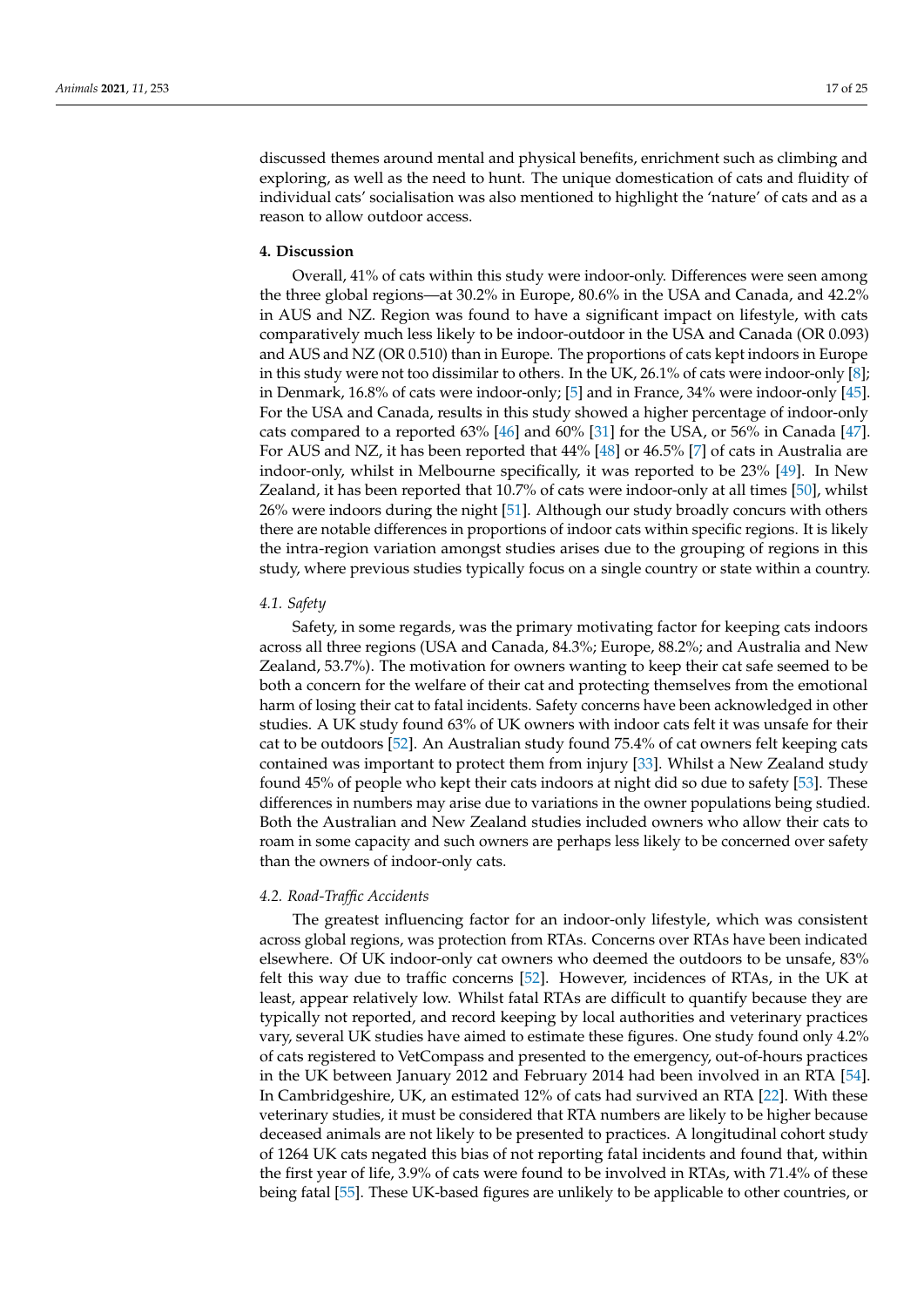even regions within the UK different from the studied area, due to differing densities of free-roaming cats, varying levels of traffic, or traffic speed. Consequently, more research into the RTA rates in different regions is required to help owners better understand the risks of providing an indoor-outdoor lifestyle.

Despite these overall low incidence rates, many previous studies have identified RTAs to be a major, or leading, cause of accidental death for younger pet cats specifically [\[21,](#page-22-14)[22,](#page-22-15)[56,](#page-23-21)[57\]](#page-23-22). The increased risk for younger cats is likely due to a combination of factors such as a lack of experience and higher energy levels, resulting in a greater propensity to roam [\[57\]](#page-23-22). It has also been found that older cats are less likely to engage in risk-taking behaviours, including crossing roads [\[58\]](#page-23-23). Results from this study suggest owners may recognise that potentially risky behaviours may be more common in junior cats because this age group had greater odds of being kept as indoor-only cats compared to adult cats. Given the energy levels of, and stimulation required for younger cats, it is therefore particularly important that sufficient enrichment is provided within the home. In contrast, senior cats were the most likely age group to be provided with outdoor access. In free-text responses, older cats were detailed as only utilising garden spaces rather than roaming freely. For example, 'Eldest [cat] is 11 years [old] and goes out unsupervised twice a day but remains in the garden' and 'Now he [cat] is older he never leaves my garden'. For older cats with previous experience outdoors particularly, it is promising that the recognition of this lower-risk outdoor behaviour may alleviate owner safety concerns over RTAs and make them more amenable to providing outdoor access.

## *4.3. Urbanisation*

It is known that the number of indoor-only cats is rising, and it has been theorised that this may, in part, be due to increasing urbanisation. This theory is supported by the findings of this study, which indicated city or urban-dwelling owners and those living in flats or apartments are significantly more likely to have an indoor-only cat. Alongside owners not having outdoor space available, increased traffic in these urbanised areas is likely to be a contributing factor to the number of indoor-only cats, given the high level of safety concerns reported. Despite RTA fears in urban areas, and some indoor-outdoor owners only allowing outdoor access for their cat because they felt they lived in an appropriately quiet area with an absence of traffic (theme 20), the concerns over increased RTAs within built-up areas may be unfounded. One study found no significant association between area (urban/rural) and higher RTA mortality [\[57\]](#page-23-22). Whilst a second did find differences in RTA prevalence between areas, it was cats living in rural areas that seemed to be at increased risk when compared to cats within urban environments [\[55\]](#page-23-20). More detailed insights as to how, where, or when RTAs occur, including the time of day, could mean that owners in lower-risk areas are able to make more on-balance decisions, comparing the risks of outdoor access and any individual needs of their cat.

#### *4.4. Variation between Regions*

The second most cited reason for keeping cats indoor-only varied throughout the three regions. In the USA and Canada, it was for protection from wildlife (19.9%). In Europe, it was protection from people (18.1%). In Australia and New Zealand, it was to prevent cats from hunting (29.6%). This difference between regions could be due to variation in geography, urbanisation, and local wildlife. Respondents from Europe were predominantly UK-based (80.3%). The UK is densely populated and highly urbanised when compared to many regions within the USA, Canada, Australia, and New Zealand, which all have large, sparsely populated areas. Therefore, it is reasonable that owners in Europe have urban-centric concerns, whilst in the USA, Canada, Australia, and New Zealand, concerns are typically nature-orientated. The differences in concern for wildlife in the USA, Canada, Australia, and New Zealand may be explained by the types of wildlife found between the regions, as well as whether predators are endemic or not.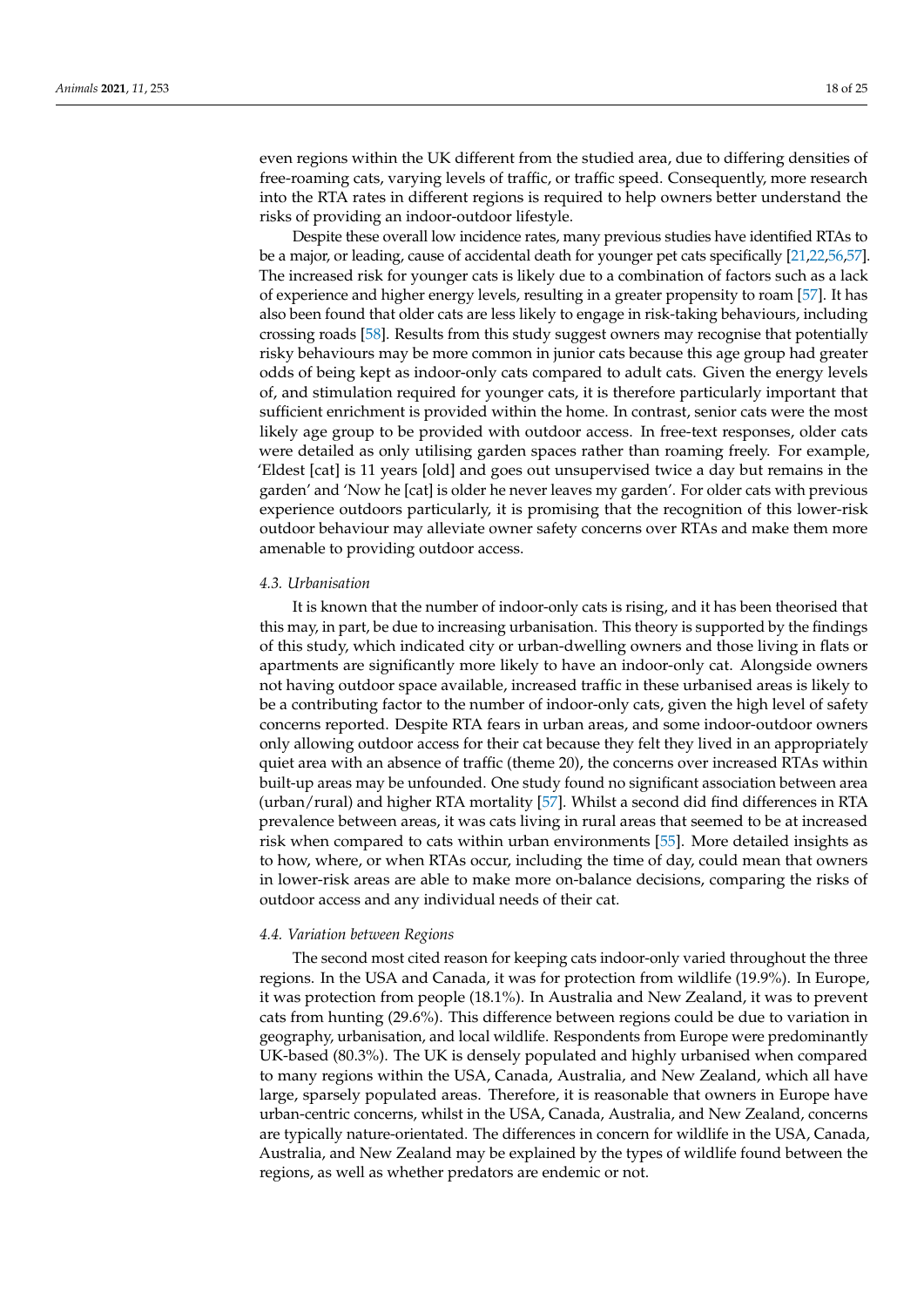In the USA and Canada, large predators are commonplace. The presence of larger predators such as coyotes, eagles, or bears may mean prey species have adapted better to avoid predation, dampening the effects of depredation by cats and meaning cats are at risk of predation themselves. In Australia and New Zealand, there are no large predators, although poisonous insects or snakes may still pose a risk to cats. The absence of predators makes local wildlife particularly susceptible to cat depredation, and this ecological niche has made it easy for cats to reproduce and survive. Consequently, in Australia and New Zealand, there are large feral populations which have been estimated as being more numerous than owned cat populations [\[59\]](#page-23-24), and cats are classed as an invasive species [\[41\]](#page-23-25). Many studies in Australia and New Zealand have investigated the attitudes of both cat owners and non-owners towards wildlife depredation and have repeatedly found it is a concern for both [\[33](#page-23-0)[,60](#page-23-26)[,61\]](#page-23-27). The management of cats has previously been found to reflect this concern, with many owners in these regions restricting outdoor access entirely or at certain times of the day [\[33,](#page-23-0)[51\]](#page-23-16), echoing the findings of this study.

#### *4.5. Pedigree*

Pedigree cats were more likely to be kept indoors than non-pedigree cats. Pedigree animals were described as 'stupid', 'dopey', or lacking 'common sense', and owners stated they were 'not designed for the outdoors' or had been bred to be indoor-only. Despite these concerns, the authors of this paper find no evidence to suggest different breeds may be suited to an indoor-only or indoor-outdoor lifestyle. It is possible that specific conformations could limit the ability of some pedigree breeds to survive outdoors. For example, brachycephalic breeds, such as Persians or Exotics, may suffer from respiratory issues [\[61\]](#page-23-27) and struggle to eat or chew due to shortened muzzle lengths and dental abnormalities [\[62\]](#page-24-0), which could impair activity levels and hunting behaviours. Hairless breeds, such as Sphynx cats, may struggle to regulate their temperature in colder climates. Whilst these phenotypic variations may reduce life-expectancy in unowned cats, it is not known if they would substantially impact behaviour or welfare in cats provided with shelter, food, and veterinary care, who also have outdoor access. Indeed, it has been tentatively found that pedigree cats are less likely to be in RTAs than non-pedigree cats, although sample sizes within the study were small [\[22\]](#page-22-15). It was posited this could be due to more timerestricted outdoor access of pedigree cats, or that owners may spend more close contact time with pedigree animals than non-pedigree, which mayin turn impact their behaviour outdoors. As evidence is emerging that behaviour may vary between breeds, in terms of social behaviour, activity levels, and temperament [\[63–](#page-24-1)[68\]](#page-24-2), it is reasonable to assume that variation in temperament may impact suitability for different living conditions. Further research into how breed-specific differences influence welfare across different lifestyles is therefore warranted.

#### *4.6. Mental Wellbeing*

Both indoor-only and indoor-outdoor owners felt outdoor access was beneficial to mental wellbeing, seemingly as it readily allows for the expression of natural behaviours. Outdoor-specific enrichment included weather (theme 17), hunting opportunities (theme 17), toileting preferences (theme 15), and socialisation with other cats and people (theme 19). Some owners detailed how they provided additional enrichment for their cats in their outdoor spaces. At present, no research has been conducted on the quality of outdoor environments cats have access to and their implications for cat welfare. It is possible that welfare differences may arise between cats with outdoor access living in rural environments with few other domestic cats, large open areas, and abundant wildlife such as bird and rodents compared to cats living in urban environments with dense cat populations and those with either basic or enriched outdoor spaces provided by their owners.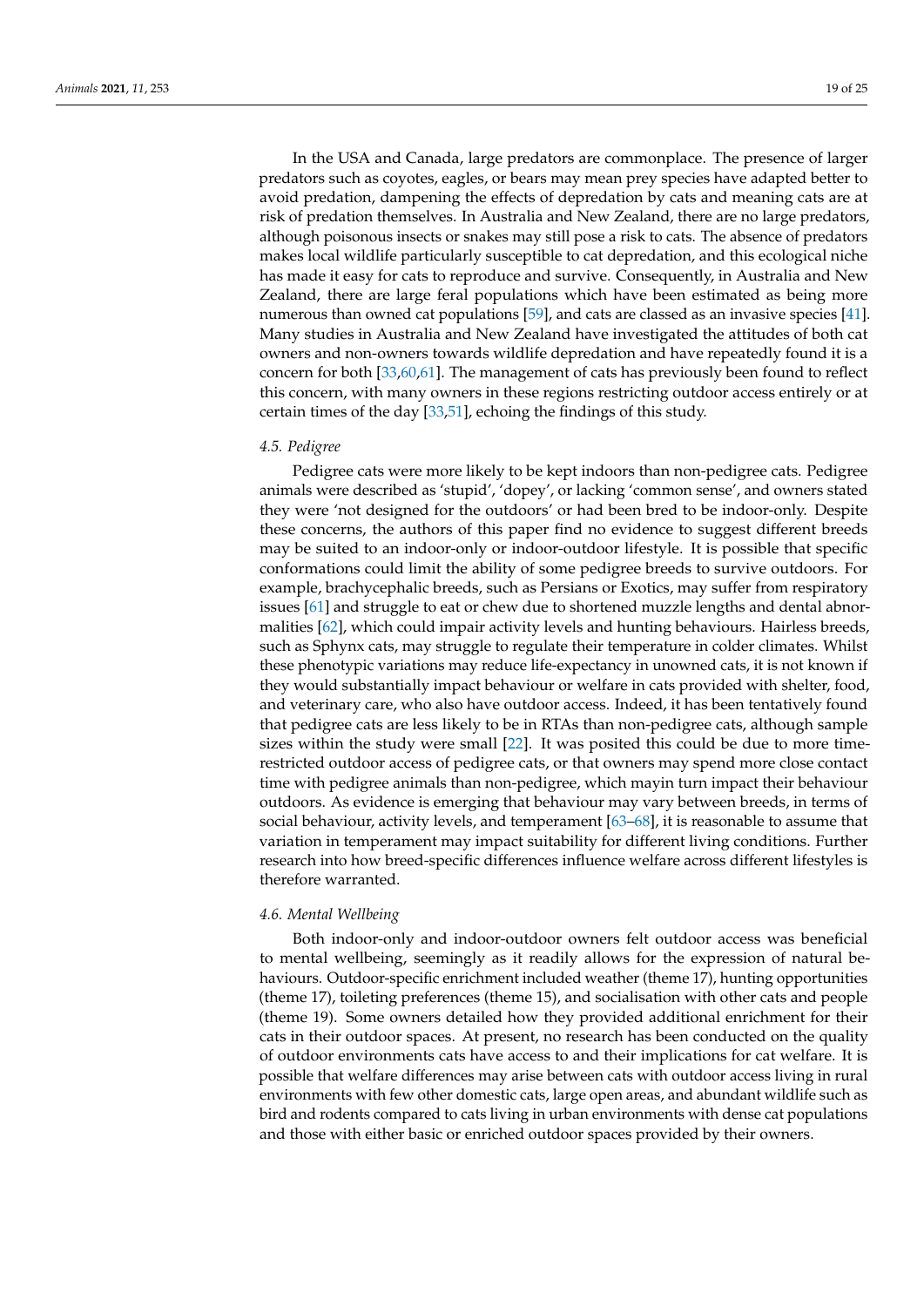# *4.7. Physical Health*

Potential benefits to the physical health of outdoor access were strongly recognised by both indoor-outdoor and indoor-only owners. Comments alluded to the opportunity for exercise, and how obesity might be mitigated through outdoor access if it increases overall activity levels in indoor-outdoor cats compared to their indoor-only counterparts. These owner views are consistent with literature that suggests an indoor-only lifestyle is a risk factor for feline obesity [\[27,](#page-22-24)[68\]](#page-24-2). Obesity was recently cited by UK vets as the major health concern for owned pet cats [\[69\]](#page-24-3), with obese animals being more likely to suffer from additional ailments such as arthritis or diabetes [\[70\]](#page-24-4). More research into the activity levels of indoor-only versus indoor-outdoor cats, or the exercise opportunities of indoor-only cats, could help with management strategies to ensure healthy weights and could be a cheap, easy, and non-invasive way for owners to improve their cat's welfare.

A growing body of literature also suggests that stress-related illnesses, such as lower urinary tract signs, are typically more prevalent in indoor-only cats [\[71,](#page-24-5)[72\]](#page-24-6). Although anecdotal, some owners did appear to notice improvements in their cat's physical health when cats were given outdoor access after a previous restriction, and this was sometimes linked to improvements in mental health (theme 13). It might therefore be that affording outdoor access to cats with some pre-existing conditions could help to alleviate them. Despite this, pre-existing health conditions were found to be a significant predictor for cats being kept indoor-only. Whilst the frequency of specific pre-existing health conditions was not quantified, it is possible that many cats were FIV+ and FeLV+, as alluded to in theme 4 and 6, where responsible management has typically included the restriction of outdoor access to these cats.

#### *4.8. Cat Autonomy*

Most indoor-outdoor owners (94.4%) took into consideration that their cat indicated they wanted outdoor access when deciding on lifestyle. It was the major reason for providing this lifestyle for around a third of owners. Similarly, an Australian study found that 37% of owners who allowed their cat outdoor access at night did so for the cat's freedom [\[53\]](#page-23-18). In comparison, 80.9% of indoor-only owners who considered an indooroutdoor lifestyle considered if their cat indicated they wanted outdoor access. However, only 8.2% of indoor-only cats were ultimately reported to 'choose' their lifestyle by not leaving the house when able to. This leaves an overwhelming majority of 91.8% of indooronly cats who may otherwise opt to roam outdoors if given the opportunity.

From this small percentage of cats opting not to go outside when given the choice, one may infer that most cats are highly motivated to access outdoor spaces if available. Some owners did report negative behavioural differences in their cats when restricting their outdoor access (themes 12 and 21), and indeed, undesirable behaviours are commonly reported as being more prevalent in indoor-only cats when compared to those with outdoor access [\[5,](#page-21-4)[8,](#page-22-2)[36–](#page-23-3)[38\]](#page-23-4). Whilst enrichment items may provide the opportunity for cats to express natural behaviours indoors, the observed levels of undesirable behaviours in indooronly cats might generally indicate the provision of suboptimal environments. A recent systematic review identified numerous gaps in the literature with regards to indoor-only cat welfare [\[73\]](#page-24-7). It also noted that some enrichment guidelines recommended by behaviourists or charities may not be evidence-based. This dearth of literature in the area may make it more difficult for owners to fully meet their cat's behavioural needs within the home.

Currently, it is not known how the prevalence of undesirable behaviours, stress-related illnesses, or other welfare indicators vary between cats who choose to stay indoors, and those who have the choice made for them. It may be cats without the opportunity of choice are of an increased welfare concern. It has been posited that environmental control is beneficial for animals [\[74\]](#page-24-8), and recent research into other domestic or captive species, including great apes, pandas, sheep, and goats, has demonstrated the positive impact of choice and control on welfare [\[75–](#page-24-9)[77\]](#page-24-10). Further research into how choice and control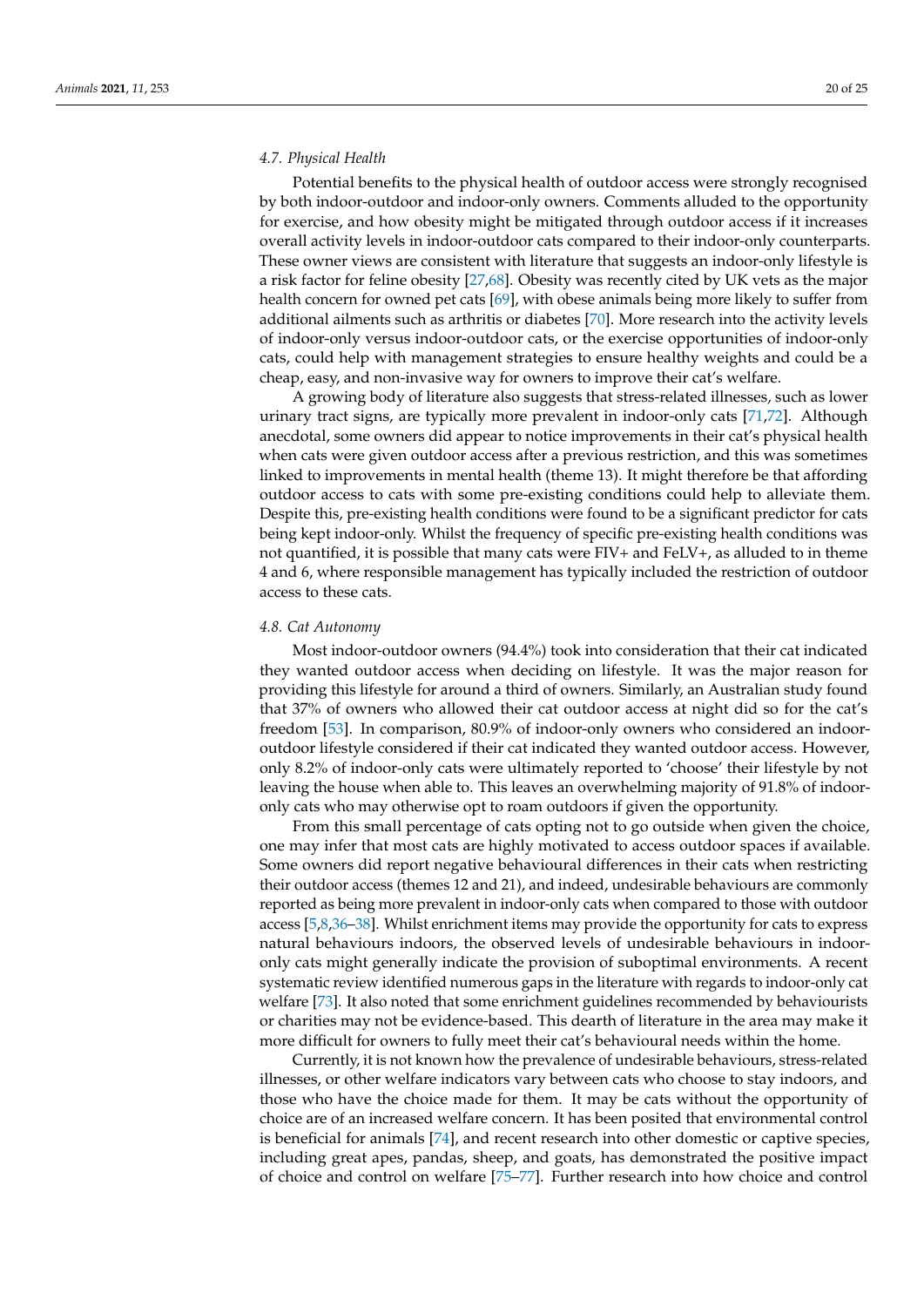may impact welfare in cats with owner-controlled and time-restricted outdoor access, as opposed to a freely accessible cat-flap, is therefore warranted.

## *4.9. Alternative Lifestyle*

Most respondents did not consider an alternative lifestyle for their cat. This might suggest owners have an inherent view of appropriate cat husbandry they do not deter from. Such views are of potential concern if owners do not consider how individual temperaments or life experiences are suited to different lifestyles. However, it may transpire that owners did not consider an alternative lifestyle as they chose a cat deemed suitable for the lifestyle they wanted to provide. Further study into whether owners seek a suitable cat for their preferred lifestyle could indicate whether cats may be suffering due to inappropriate husbandry.

In this study, there was some indication owners may select a cat suitable for their chosen lifestyle. Some owners felt their cat's personality was unsuitable for outdoor access (theme 9), indicating that they were making a judgement of their cats' temperament and providing for them as they saw best. Other owners maintained the lifestyle their cat was used to, whether that be indoor-only or indoor-outdoor (themes 11 and 18). Additionally, owners indicated they were acting upon advice from veterinary professionals or rescue centres from which the cat was acquired (theme 8), although it is not evident whether this advice was based on temperament and lifestyle suitability or other factors such as safety or cat depredation.

When owners reported the major reason they would change their cat's lifestyle, results echoed those of owners who had chosen the opposite lifestyle. For example, most indooronly owners chose this lifestyle to protect their cat from traffic (58.7%), and most owners of indoor-outdoor cats reported if they were to change their cat's lifestyle to indoor-only, it would be due to traffic (45.8%). Conversely, the benefits of outdoor access to mental health were acknowledged by many indoor-outdoor and indoor-only owners, with 38% and 35.3% giving this as the major reason for the lifestyle choice, or the reason they would change, respectively. This might suggest owners do recognise the positive and negative factors attributed to each lifestyle, even if they have a preferred lifestyle they adhere to.

Currently, we are unsure if there are differences between the management of indooronly and indoor-outdoor cats with regards to resource provision, enrichment, and social interaction. If management varies, this could account for some of the perceived differences in the need for cats to obtain enrichment outdoors. For example, indoor-only cat owners who recognise the potential mental benefits of outdoor access may be more inclined to provide additional enrichment within the home when compared to those who do not acknowledge that outdoor access can be beneficial. Conversely, indoor-outdoor owners may feel that outdoor access is sufficiently enriching and provide less within the home, which could be problematic if they provide restricted outdoor access.

#### *4.10. Limitations*

As with any research, methodological limitations must be acknowledged. Online convenience sampling is a practical way of contacting large numbers of international cat owners; however, it may introduce sample bias. Owners chancing upon, and opting into, a survey regarding their cat may be systematically different from owners who do not find or engage in such surveys. This may be true for those who consent to participate in further studies and those who did or did not respond to the second survey. Generally, owners who did not participate may feel less strongly about the topic than owners who freely opted to give spare time for completing the surveys. This should be remembered when contemplating the strength of consideration owners assigned to different factors that influenced their decision making.

Additionally, it is acknowledged that this study does not present an exhaustive list of factors which may influence owner decision making. Other influences may include, but not limited to, previous cat ownership, place of cat acquisition, and age of cat at acquisition,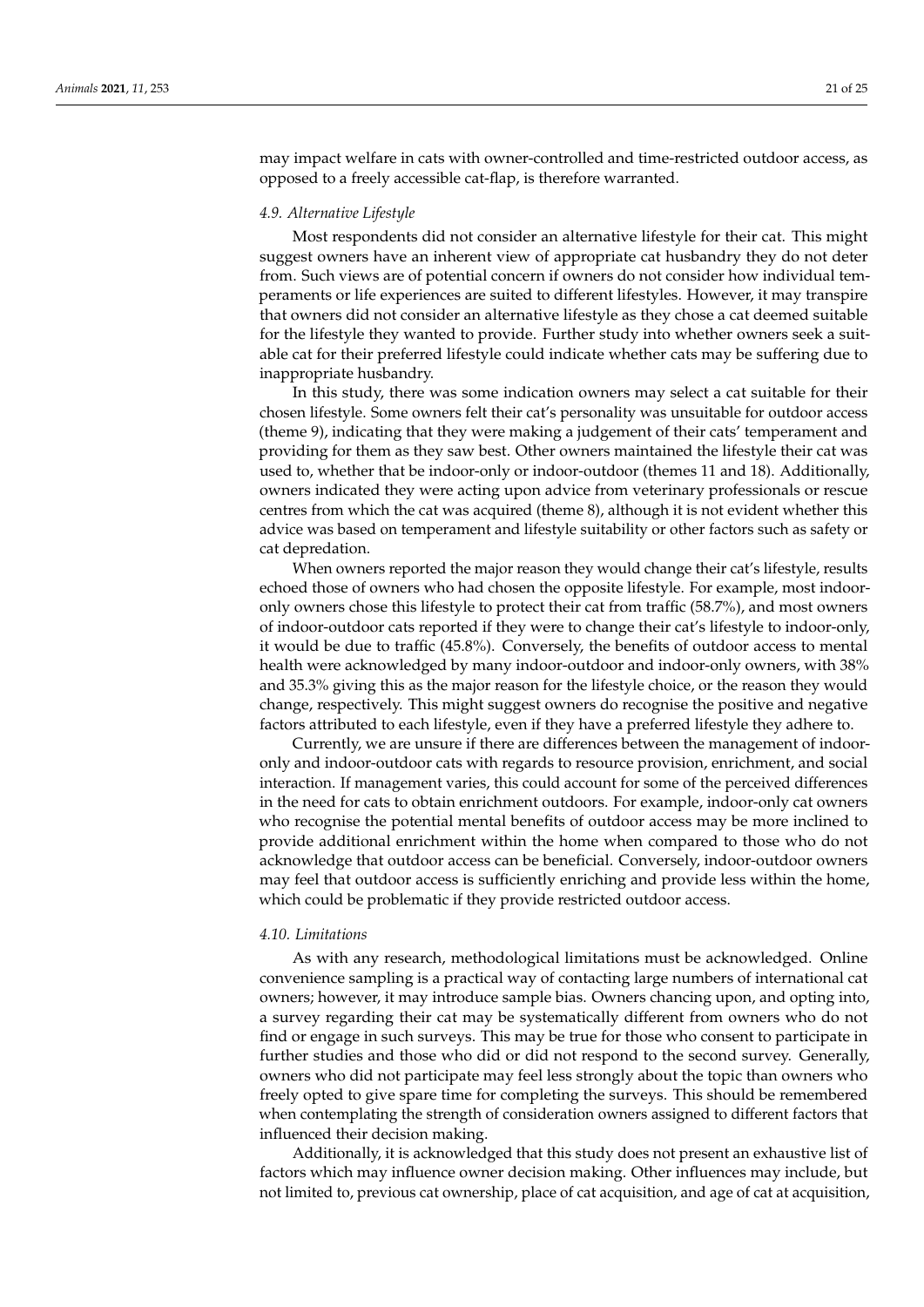as suggested by the thematic analysis. Because this study was the first detailed look at owner rationale for cat lifestyle, it is hoped that further studies can expand upon the results presented in this paper.

## **5. Conclusions**

Ten owner and cat demographic variables were significantly associated with greater odds of cats being provided with either an indoor-only or indoor-outdoor lifestyle, inclusive of the global region, owner age, or cats having health issues, etc. Many of these variables offer evidence that urbanisation could be a driving factor behind the current data trends which suggest owners globally are moving towards indoor-only lifestyles for their cats. It was shown that owners living in city centres, urban environments, and flats/apartments were significantly more likely to have indoor-only cats. Strong concerns over traffic were voiced by indoor-only and indoor-outdoor cat owners, and RTAs were a major influencing factor for owners when deciding on lifestyle. Because urbanisation is set to continue, it is reasonable to assume that the proportion of indoor-only cats will continue to rise.

Considering the anticipated increase in indoor-only cats, alongside current literature suggesting indoor-only animals may exhibit more 'undesirable' and stress-linked sickness behaviours than indoor-outdoor cats, research focussing on how best to improve the behaviour and wellbeing of indoor-only cats would be beneficial. Particular attention should be paid to subgroups of cats found to be significantly more likely to be kept indooronly, such as pedigree animals. Despite certain pedigree breeds being perceived as being better adapted to an indoor-only lifestyle, there is currently a paucity of scientific evidence in this area.

Finally, owners appeared to hold an inherent position in which they believe cats should have an indoor-only or indoor-outdoor lifestyle, as indicated by most owners not actively considering the alternative lifestyle. It is important for owners to recognise the individual needs of cats with different temperaments, activity requirements, or previous life experiences, lest the welfare of individuals suffer if not adequately provided for.

**Author Contributions:** Conceptualization, R.F.-W. and M.J.F.; Methodology, R.F.-W., M.J.F., S.J.W., and L.R.F.; Formal analysis, R.F.-W.; Data curation, R.F.-W.; Writing—original draft preparation, R.F.-W.; Writing—review and editing, R.F.-W., M.J.F., S.J.W., and L.R.F.; Supervision, M.J.F., S.J.W., and L.R.F. All authors have read and agreed to the published version of the manuscript.

**Funding:** This research received no external funding.

**Institutional Review Board Statement:** The study was conducted according to the guidelines of the Declaration of Helsinki, and approved by the Institutional Review Board (or Ethics Committee) of Nottingham Trent University (ARE843, 11 December 2018).

**Data Availability Statement:** The data presented in this study are available on request from the corresponding author. The data are not publicly available due to data privacy and identifying information of participants.

**Conflicts of Interest:** The authors declare no conflict of interest.

# **References**

- <span id="page-21-0"></span>1. Abbate, C.E. A Defense of Free-Roaming Cats from a Hedonist Account of Feline Well-Being. *Acta Anal.* **2020**, *35*, 439–461. [\[CrossRef\]](http://doi.org/10.1007/s12136-019-00408-x)
- <span id="page-21-1"></span>2. Tan, S.M.; Stellato, A.C.; Niel, L. Uncontrolled Outdoor Access for Cats: An Assessment of Risks and Benefits. *Animal* **2020**, *10*, 258. [\[CrossRef\]](http://doi.org/10.3390/ani10020258)
- <span id="page-21-2"></span>3. Bayer Healthcare LLC. *News Release*. 2013. Available online: [https://www.prnewswire.com/news-releases/bayer-aafp-study](https://www.prnewswire.com/news-releases/bayer-aafp-study-reveals-half-of-americas-74-million-cats-are-not-receiving-regular-veterinary-care-216415781.html)[reveals-half-of-americas-74-million-cats-are-not-receiving-regular-veterinary-care-216415781.html](https://www.prnewswire.com/news-releases/bayer-aafp-study-reveals-half-of-americas-74-million-cats-are-not-receiving-regular-veterinary-care-216415781.html) (accessed on 19 January 2021).
- <span id="page-21-3"></span>4. PSDA. *PAW Report 2015*. Available online: <https://www.pdsa.org.uk/media/2629/pdsa-paw-report-2015.pdf> (accessed on 19 January 2021).
- <span id="page-21-4"></span>5. Sandøe, P.; Nørspang, A.P.; Forkman, B.; Bjørnvad, C.R.; Kondrup, S.V.S.; Lund, T.B. The Burden of Domestication: A Representative Study of Welfare in Privately Owned Cats in Denmark. *Anim. Welf.* **2017**, *26*, 1–10. [\[CrossRef\]](http://doi.org/10.7120/09627286.26.1.001)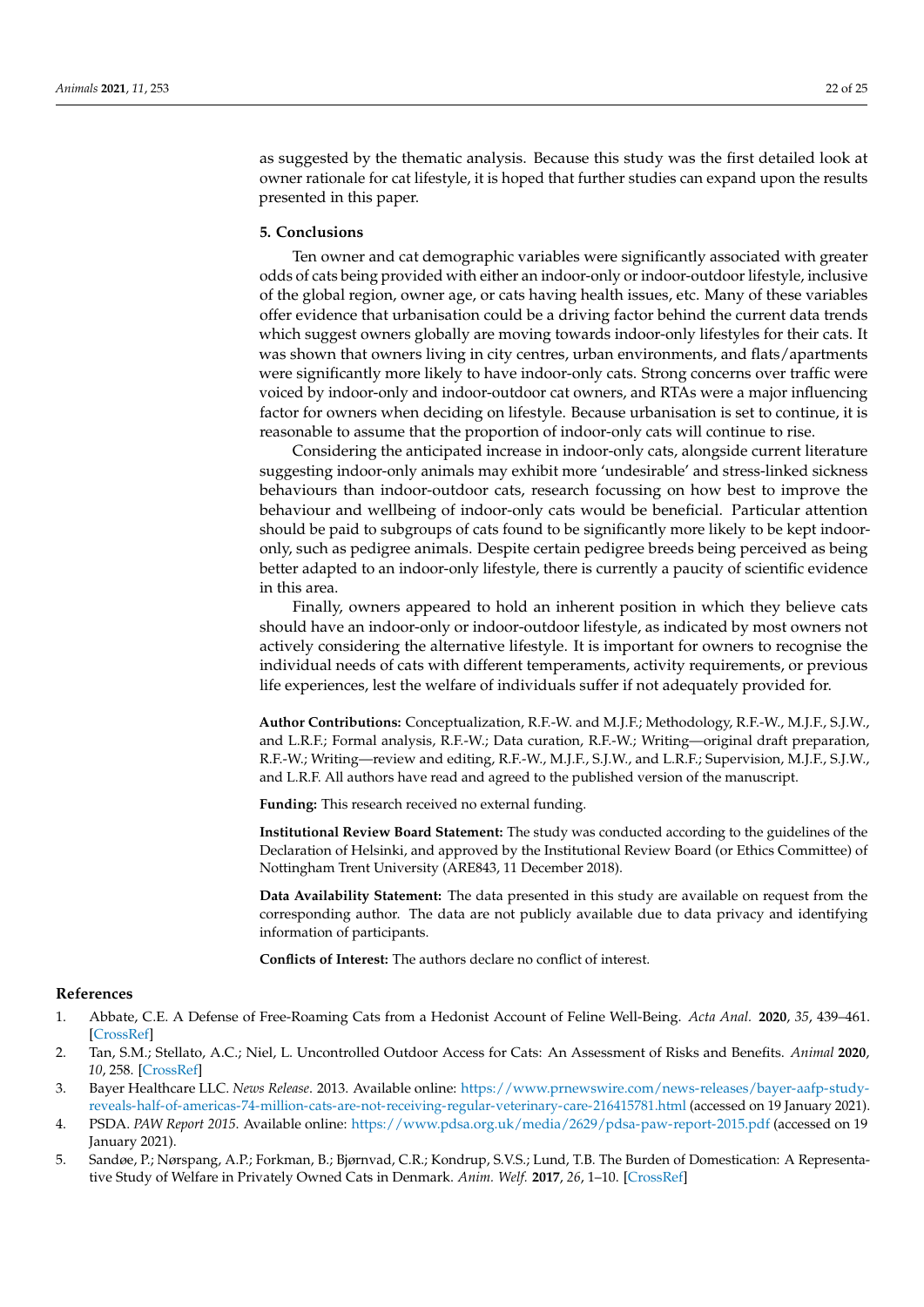- <span id="page-22-0"></span>6. Toribio, J.-A.L.M.; Norris, J.M.; White, J.D.; Dhand, N.K.; Hamilton, S.A.; Malik, R. Demographics and Husbandry of Pet Cats Living in Sydney, Australia: Results of Cross-Sectional Survey of Pet Ownership. *J. Feline Med. Surg.* **2009**, *11*, 449–461. [\[CrossRef\]](http://doi.org/10.1016/j.jfms.2008.06.010)
- <span id="page-22-1"></span>7. Elliott, A.; Howell, T.J.; McLeod, E.M.; Bennett, P.C. Perceptions of Responsible Cat Ownership Behaviors among a Convenience Sample of Australians. *Animals* **2019**, *9*, 703. [\[CrossRef\]](http://doi.org/10.3390/ani9090703)
- <span id="page-22-2"></span>8. Finka, L.R.; Ward, J.; Farnworth, M.J.; Mills, D.S. Owner Personality and the Wellbeing of Their Cats Share Parallels with the Parent-Child Relationship. *PLoS ONE* **2019**, *14*. [\[CrossRef\]](http://doi.org/10.1371/journal.pone.0211862) [\[PubMed\]](http://www.ncbi.nlm.nih.gov/pubmed/30721257)
- <span id="page-22-3"></span>9. Driscoll, C.A.; Clutton-Brock, J.; Kitchener, A.C.; O'Brien, S.J. The Taming of the Cat: Genetic and Archaeological Findings Hint That Wildcats Became House Cats Earlier-and in a Different Place-than Previously Thought. *Sci. Am.* **2009**, *300*, 68–75. [\[CrossRef\]](http://doi.org/10.1038/scientificamerican0609-68) [\[PubMed\]](http://www.ncbi.nlm.nih.gov/pubmed/19485091)
- <span id="page-22-4"></span>10. Driscoll, C.A.; Macdonald, D.W.; O'Brien, S.J. From Wild Animals to Domestic Pets, an Evolutionary View of Domestication. *Proc. Natl. Acad. Sci. USA* **2009**, *106*, 9971–9978. [\[CrossRef\]](http://doi.org/10.1073/pnas.0901586106) [\[PubMed\]](http://www.ncbi.nlm.nih.gov/pubmed/19528637)
- <span id="page-22-5"></span>11. Bradshaw, J. NORMAL FELINE BEHAVIOUR ... and Why Problem Behaviours Develop. *J. Feline Med. Surg.* **2018**, *20*, 411–421. [\[CrossRef\]](http://doi.org/10.1177/1098612X18771203) [\[PubMed\]](http://www.ncbi.nlm.nih.gov/pubmed/29706092)
- <span id="page-22-6"></span>12. Crowley, S.L.; Cecchetti, M.; McDonald, R.A. Hunting Behaviour in Domestic Cats: An Exploratory Study of Risk and Responsibility among Cat Owners. *People Nat.* **2019**, *1*, 18–30. [\[CrossRef\]](http://doi.org/10.1002/pan3.6)
- <span id="page-22-7"></span>13. Hall, C.M.; Adams, N.A.; Bradley, J.S.; Bryant, K.A.; Davis, A.A.; Dickman, C.R.; Fujita, T.; Kobayashi, S.; Lepczyk, C.A.; McBride, E.A.; et al. Community Attitudes and Practices of Urban Residents Regarding Predation by Pet Cats on Wildlife: An International Comparison. *PLoS ONE* **2016**, *11*. [\[CrossRef\]](http://doi.org/10.1371/journal.pone.0151962) [\[PubMed\]](http://www.ncbi.nlm.nih.gov/pubmed/27050447)
- <span id="page-22-8"></span>14. van Heezik, Y.; Smyth, A.; Adams, A.; Gordon, J. Do Domestic Cats Impose an Unsustainable Harvest on Urban Bird Populations? *Biol. Conserv.* **2010**, *143*, 121–130. [\[CrossRef\]](http://doi.org/10.1016/j.biocon.2009.09.013)
- <span id="page-22-9"></span>15. Blancher, P. Estimated Number of Birds Killed by House Cats (*Felis catus*) in Canada. *Avian Conserv. Ecol.* **2013**, *8*, 3. [\[CrossRef\]](http://doi.org/10.5751/ACE-00557-080203)
- <span id="page-22-10"></span>16. Bonnaud, E.; Palmas, P.; Bourgeois, K.; Ollier, S.; Zarzoso-Lacoste, D.; Vidal, E. Island Specificities Matter: Cat Diet Differs Significantly between Islands of a Major Breeding Archipelago for a Vulnerable Endemic Seabird. *Biol. Invasions* **2015**, *17*, 2927–2941. [\[CrossRef\]](http://doi.org/10.1007/s10530-015-0921-4)
- 17. Murphy, B.P.; Woolley, L.A.; Geyle, H.M.; Legge, S.M.; Palmer, R.; Dickman, C.R.; Augusteyn, J.; Brown, S.C.; Comer, S.; Doherty, T.S.; et al. Introduced Cats (*Felis catus*) Eating a Continental Fauna: The Number of Mammals Killed in Australia. *Biol. Conserv.* **2019**, *237*, 28–40. [\[CrossRef\]](http://doi.org/10.1016/j.biocon.2019.06.013)
- <span id="page-22-11"></span>18. Woinarski, J.C.Z.; Legge, S.; Fitzsimons, J.A.; Traill, B.J.; Burbidge, A.A.; Fisher, A.; Firth, R.S.C.; Gordon, I.J.; Griffiths, A.D.; Johnson, C.N.; et al. The Disappearing Mammal Fauna of Northern Australia: Context, Cause, and Response. *Conserv. Lett.* **2011**, *4*, 192–201. [\[CrossRef\]](http://doi.org/10.1111/j.1755-263X.2011.00164.x)
- <span id="page-22-12"></span>19. McLeod, L.J.; Hine, D.W.; Bengsen, A.J. Born to Roam? Surveying Cat Owners in Tasmania, Australia, to Identify the Drivers and Barriers to Cat Containment. *Prev. Vet. Med.* **2015**, *122*, 339–344. [\[CrossRef\]](http://doi.org/10.1016/j.prevetmed.2015.11.007)
- <span id="page-22-13"></span>20. McDonald, J.L.; Maclean, M.; Evans, M.R.; Hodgson, D.J. Reconciling Actual and Perceived Rates of Predation by Domestic Cats. *Ecol. Evol.* **2015**, *5*, 2745–2753. [\[CrossRef\]](http://doi.org/10.1002/ece3.1553)
- <span id="page-22-14"></span>21. O'Neill, D.G.; Church, D.B.; McGreevy, P.D.; Thomson, P.C.; Brodbelt, D.C. Longevity and Mortality of Cats Attending Primary Care Veterinary Practices in England. *J. Feline Med. Surg.* **2015**, *17*, 125–133. [\[CrossRef\]](http://doi.org/10.1177/1098612X14536176)
- <span id="page-22-15"></span>22. Rochlitz, I. Study of Factors That May Predispose Domestic Cats to Road Traffic Accidents: Part 1. *Vet. Rec.* **2003**, *153*, 549–553. [\[CrossRef\]](http://doi.org/10.1136/vr.153.18.549)
- <span id="page-22-16"></span>23. Ratcliffe, N.; Bell, M.; Pelembe, T.; Boyle, D.; Benjamin, R.; White, R.; Godley, B.; Stevenson, J.; Sanders, S. The Eradication of Feral Cats from Ascension Island and Its Subsequent Recolonization by Seabirds. *ORYX* **2010**, *44*, 20–29. [\[CrossRef\]](http://doi.org/10.1017/S003060530999069X)
- <span id="page-22-17"></span>24. Berny, P.; Caloni, F.; Croubels, S.; Sachana, M.; Vandenbroucke, V.; Davanzo, F.; Guitart, R. Animal Poisoning in Europe. Part 2: Companion Animals. *Vet. J.* **2010**, 255–259. [\[CrossRef\]](http://doi.org/10.1016/j.tvjl.2009.03.034) [\[PubMed\]](http://www.ncbi.nlm.nih.gov/pubmed/19553146)
- <span id="page-22-18"></span>25. Lund, E.M.; Armstrong, P.J.; Kirk, C.A.; Kolar, L.M.; Klausner, J.S. Health Status and Population Characteristics of Dogs and Cats Examined at Private Veterinary Practices in the United States. *J. Am. Vet. Med. Assoc.* **1999**, *214*, 1336–1341. [\[PubMed\]](http://www.ncbi.nlm.nih.gov/pubmed/10319174)
- <span id="page-22-19"></span>26. Robertson, I. The Influence of Diet and Other Factors on Owner-Perceived Obesity in Privately Owned Cats from Metropolitan Perth, Western Australia. *Prev. Vet. Med.* **1999**, *40*, 75–85. [\[CrossRef\]](http://doi.org/10.1016/S0167-5877(99)00024-0)
- <span id="page-22-24"></span>27. Rowe, E.; Browne, W.; Casey, R.; Gruffydd-Jones, T.; Murray, J. *Risk Factors Identified for Owner-Reported Feline Obesity at around One Year of Age: Dry Diet and Indoor Lifestyle*; Elsevier: Amsterdam, The Netherlands, 2015.
- <span id="page-22-20"></span>28. Wall, M.; Cave, N.J.; Vallee, E. Owner and Cat-Related Risk Factors for Feline Overweight or Obesity. *Front. Vet. Sci.* **2019**, *6*, 266. [\[CrossRef\]](http://doi.org/10.3389/fvets.2019.00266) [\[PubMed\]](http://www.ncbi.nlm.nih.gov/pubmed/31482097)
- <span id="page-22-21"></span>29. Buffington, C.A.T.T. External and Internal Influences on Disease Risk in Cats. *J. Am. Vet. Med. Assoc.* **2002**, *220*, 994–1002. [\[CrossRef\]](http://doi.org/10.2460/javma.2002.220.994) [\[PubMed\]](http://www.ncbi.nlm.nih.gov/pubmed/12420776)
- <span id="page-22-22"></span>30. Chalkowski, K.; Wilson, A.E.; Lepczyk, C.A.; Zohdy, S. Who Let the Cats out? A Global Meta-Analysis on Risk of Parasitic Infection in Indoor versus Outdoor Domestic Cats (*Felis Catus*). *Biol. Lett.* **2019**, *15*, 20180840. [\[CrossRef\]](http://doi.org/10.1098/rsbl.2018.0840)
- <span id="page-22-23"></span>31. Grigg, E.K.; Kogan, L.R. Owners' Attitudes, Knowledge, and Care Practices: Exploring the Implications for Domestic Cat Behavior and Welfare in the Home. *Animals* **2019**, *9*, 978. [\[CrossRef\]](http://doi.org/10.3390/ani9110978)
- 32. Lawson, G.T.; Langford, F.M.; Harvey, A.M. The Environmental Needs of Many Australian Pet Cats Are Not Being Met. *J. Feline Med. Surg.* **2019**. [\[CrossRef\]](http://doi.org/10.1177/1098612X19890189)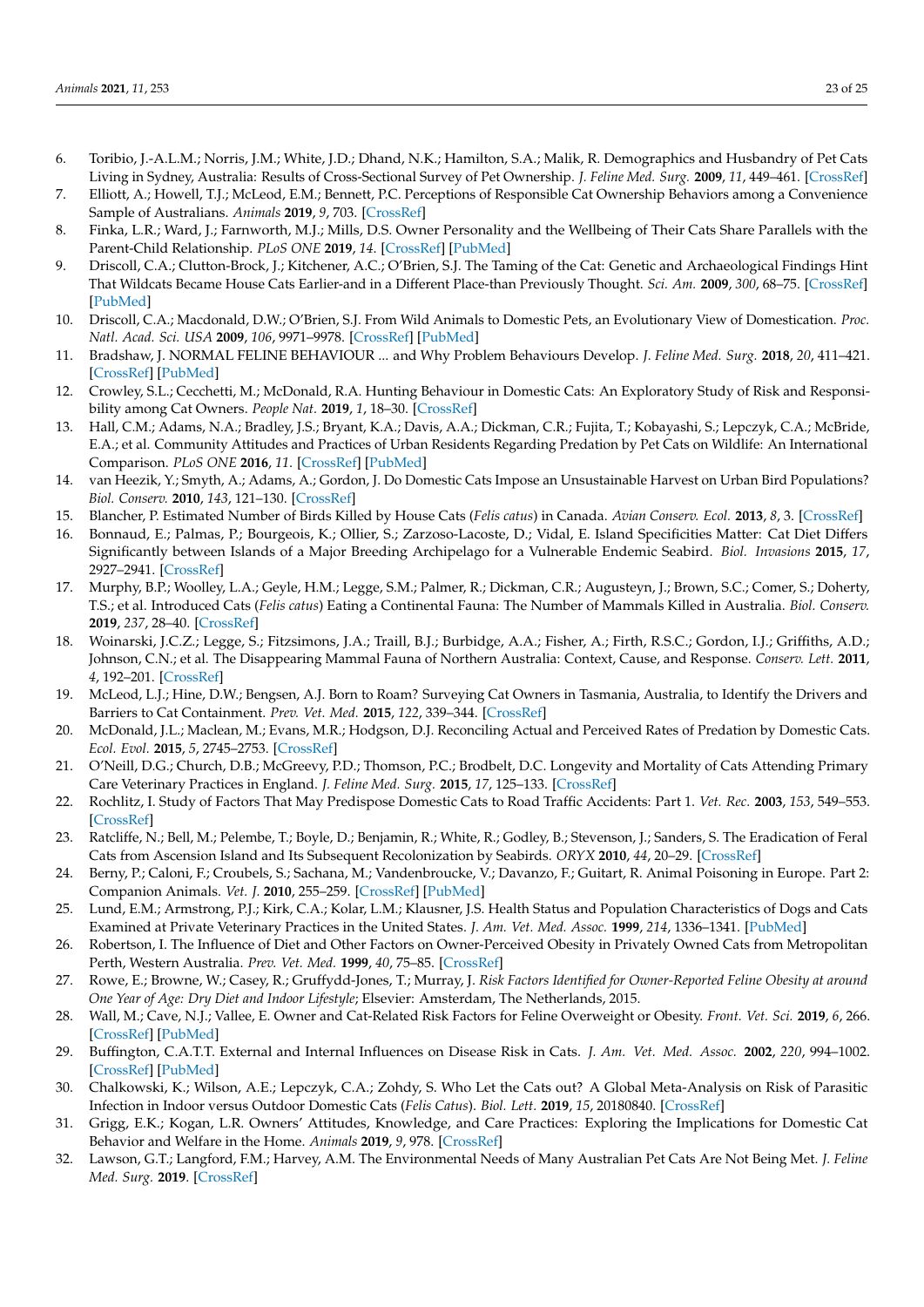- <span id="page-23-0"></span>33. Toukhsati, S.R.; Young, E.; Bennett, P.C.; Coleman, G.J. Wandering Cats: Attitudes and Behaviors towards Cat Containment in Australia. *Anthrozoos* **2012**, *25*, 61–74. [\[CrossRef\]](http://doi.org/10.2752/175303712X13240472427195)
- <span id="page-23-1"></span>34. Adamelli, S.; Marinelli, L.; Normando, S.; Bono, G. Owner and Cat Features Influence the Quality of Life of the Cat. *Appl. Anim. Behav. Sci.* **2005**, *94*, 89–98. [\[CrossRef\]](http://doi.org/10.1016/j.applanim.2005.02.003)
- <span id="page-23-2"></span>35. Ramos, D.; Arena, M.; Reche-Junior, A.; Daniel, A.; Albino, M.; Vasconcellos, A.; Viau, P.; Oliveira, C. Factors Affecting Faecal Glucocorticoid Levels in Domestic Cats (*Felis Catus*): A Pilot Study with Single and Large Multi-Cat Households. *Anim. Welf.* **2012**, *21*, 285–291. [\[CrossRef\]](http://doi.org/10.7120/09627286.21.2.285)
- <span id="page-23-3"></span>36. Amat, M.; de la Torre, J.L.R.; Fatjó, J.; Mariotti, V.M.; van Wijk, S.; Manteca, X. Potential Risk Factors Associated with Feline Behaviour Problems. *Appl. Anim. Behav. Sci.* **2009**, *121*, 134–139. [\[CrossRef\]](http://doi.org/10.1016/j.applanim.2009.09.012)
- 37. Heidenberger, E. Housing Conditions and Behavioural Problems of Indoor Cats as Assessed by Their Owners. *Appl. Anim. Behav. Sci.* **1997**, *52*, 345–364. [\[CrossRef\]](http://doi.org/10.1016/S0168-1591(96)01134-3)
- <span id="page-23-4"></span>38. Schubnel, E.; Arpaillange, C. Contribution to the Study of Indoor Cats Behavioural Problems. *Prat. Med Chir. l'Anim. Cie.* **2008**, *43*, 63–70. [\[CrossRef\]](http://doi.org/10.1016/j.anicom.2008.05.001)
- <span id="page-23-5"></span>39. Machado, D.D.S.; Gonçalves, L.D.S.; Vicentini, R.R.; Ceballos, M.C.; Sant'Anna, A.C. Beloved Whiskers: Management Type, Care Practices and Connections to Welfare in Domestic Cats. *Animals* **2020**, *10*, 2308. [\[CrossRef\]](http://doi.org/10.3390/ani10122308)
- <span id="page-23-6"></span>40. ASPCA. General Cat Care. Available online: <https://www.aspca.org/pet-care/cat-care/general-cat-care> (accessed on 14 December 2020).
- <span id="page-23-25"></span>41. Department of Agriculture, Water and the Environment. Feral Cats | National Declaration: Feral Cats as Pests. Australian Government. Available online: [https://www.environment.gov.au/biodiversity/invasive-species/feral-animals-australia/feral](https://www.environment.gov.au/biodiversity/invasive-species/feral-animals-australia/feral-cats)[cats](https://www.environment.gov.au/biodiversity/invasive-species/feral-animals-australia/feral-cats) (accessed on 14 December 2020).
- <span id="page-23-7"></span>42. Cats Protection. *Indoor and Outdoor Cats. Essential Guide 12*. 2015. Available online: [https://www.cats.org.uk/media/1023/eg12\\_](https://www.cats.org.uk/media/1023/eg12_indoor_and_outdoor_cats.pdf) [indoor\\_and\\_outdoor\\_cats.pdf](https://www.cats.org.uk/media/1023/eg12_indoor_and_outdoor_cats.pdf) (accessed on 19 January 2021).
- <span id="page-23-8"></span>43. Braun, V.; Clarke, V. Using Thematic Analysis in Psychology. *Qual. Res. Psychol.* **2006**, *3*, 77–101. [\[CrossRef\]](http://doi.org/10.1191/1478088706qp063oa)
- <span id="page-23-9"></span>44. Vogt, A.H.; Rodan, I.; Brown, M.; Brown, S.; Buffington, C.A.T.; Forman, M.J.L.; Neilson, J.; Sparkes, A.; Hoyumpa Vogt, A.; Rodan, I.; et al. AAFP-AAHA. Feline Life Stage Guidelines. *J. Feline Med. Surg.* **2010**, *12*, 43–54. [\[CrossRef\]](http://doi.org/10.1016/j.jfms.2009.12.006)
- <span id="page-23-10"></span>45. Roussel, C.; Drake, J.; Ariza, J.M. French National Survey of Dog and Cat Owners on the Deworming Behaviour and Lifestyle of Pets Associated with the Risk of Endoparasites. *Parasites Vectors* **2019**, *12*. [\[CrossRef\]](http://doi.org/10.1186/s13071-019-3712-4)
- <span id="page-23-11"></span>46. Strickler, B.L.; Shull, E.A. An Owner Survey of Toys, Activities, and Behavior Problems in Indoor Cats. *J. Vet. Behav. Clin. Appl. Res.* **2014**, *9*, 207–214. [\[CrossRef\]](http://doi.org/10.1016/j.jveb.2014.06.005)
- <span id="page-23-12"></span>47. Canadian Federation of Humane Societies. *A Five-Year Review of Cat Overpopulation Cats In Canada 2012 Report*; Canadian Federation of Humane Societies: Ottawa, ON, Canada, 2017.
- <span id="page-23-13"></span>48. Kendall, K.; Ley, J. Cat Ownership in Australia: Barriers to Ownership and Behavior. *J. Vet. Behav. Clin. Appl. Res.* **2006**, *1*, 5–16. [\[CrossRef\]](http://doi.org/10.1016/j.jveb.2006.04.009)
- <span id="page-23-14"></span>49. Jongman, E.C. Adaptation of Domestic Cats to Confinement. *J. Vet. Behav. Appl. Res.* **2007**, *2*, 193–196. [\[CrossRef\]](http://doi.org/10.1016/j.jveb.2007.09.003)
- <span id="page-23-15"></span>50. Harrod, M.; Keown, A.J.; Farnworth, M.J. Use and Perception of Collars for Companion Cats in New Zealand. *N. Z. Vet. J.* **2016**, *64*, 121–124. [\[CrossRef\]](http://doi.org/10.1080/00480169.2015.1110064) [\[PubMed\]](http://www.ncbi.nlm.nih.gov/pubmed/26539622)
- <span id="page-23-16"></span>51. Linklater, W.L.; Farnworth, M.J.; Heezik, Y.; Stafford, K.J.; MacDonald, E.A. Prioritizing Cat-owner Behaviors for a Campaign to Reduce Wildlife Depredation. *Conserv. Sci. Pract.* **2019**, *1*, e29. [\[CrossRef\]](http://doi.org/10.1111/csp2.29)
- <span id="page-23-17"></span>52. PDSA. *PAW Report 2016*. Available online: <https://www.pdsa.org.uk/media/2628/pdsa-paw-report-2016-view-online.pdf> (accessed on 14 December 2020).
- <span id="page-23-18"></span>53. MacDonald, E.; Milfont, T.; Gavin, M. What Drives Cat-Owner Behaviour? First Steps towards Limiting Domestic-Cat Impacts on Native Wildlife. *Wildl. Res.* **2015**, *42*, 257. [\[CrossRef\]](http://doi.org/10.1071/WR14164)
- <span id="page-23-19"></span>54. Conroy, M.; O'Neill, D.; Boag, A.; Church, D.; Brodbelt, D. Epidemiology of Road Traffic Accidents in Cats Attending Emergency-Care Practices in the UK. *J. Small Anim. Pract.* **2019**, *60*, 146–152. [\[CrossRef\]](http://doi.org/10.1111/jsap.12941)
- <span id="page-23-20"></span>55. Wilson, J.L.; Gruffydd-Jones, T.J.; Murray, J.K. Risk Factors for Road Traffic Accidents in Cats up to Age 12 Months That Were Registered between 2010 and 2013 with the UK Pet Cat Cohort ('Bristol Cats'). *Vet. Rec.* **2017**, *180*, 195. [\[CrossRef\]](http://doi.org/10.1136/vr.103859) [\[PubMed\]](http://www.ncbi.nlm.nih.gov/pubmed/28077755)
- <span id="page-23-21"></span>56. Murray, J.K.; Casey, R.A.; Gale, E.; Buffington, C.A.T.; Roberts, C.; Kinsman, R.H.; Gruffydd-Jones, T.J. Cohort Profile: The 'Bristol Cats Study' (BCS)—A Birth Cohort of Kittens Owned by UK Households. *Int. J. Epidemiol.* **2017**, *46*, 1749–1750e. [\[CrossRef\]](http://doi.org/10.1093/ije/dyx066)
- <span id="page-23-22"></span>57. McDonald, J.L.; Cleasby, I.R.; Brodbelt, D.C.; Church, D.B.; O'Neill, D.G. Mortality Due to Trauma in Cats Attending Veterinary Practices in Central and South-East England. *J. Small Anim. Pract.* **2017**, *58*, 570–576. [\[CrossRef\]](http://doi.org/10.1111/jsap.12716) [\[PubMed\]](http://www.ncbi.nlm.nih.gov/pubmed/28762508)
- <span id="page-23-23"></span>58. Loyd, K.A.T.; Hernandez, S.M.; Abernathy, K.J.; Shock, B.C.; Marshall, G.J. Risk Behaviours Exhibited by Free-Roaming Cats in a Suburban US Town. *Vet. Rec.* **2013**, *173*, 295. [\[CrossRef\]](http://doi.org/10.1136/vr.101222)
- <span id="page-23-24"></span>59. Legge, S.; Murphy, B.P.; McGregor, H.; Woinarski, J.C.Z.; Augusteyn, J.; Ballard, G.; Baseler, M.; Buckmaster, T.; Dickman, C.R.; Doherty, T.; et al. Enumerating a Continental-Scale Threat: How Many Feral Cats Are in Australia? *Biol. Conserv.* **2017**, *206*, 293–303. [\[CrossRef\]](http://doi.org/10.1016/j.biocon.2016.11.032)
- <span id="page-23-26"></span>60. Woolley, C.K.; Hartley, S. Activity of Free-Roaming Domestic Cats in an Urban Reserve and Public Perception of Pet-Related Threats to Wildlife in New Zealand. *URBAN Ecosyst.* **2019**, *22*, 1123–1137. [\[CrossRef\]](http://doi.org/10.1007/s11252-019-00886-2)
- <span id="page-23-27"></span>61. Farnworth, M.J.; Chen, R.; Packer, R.M.A.; Caney, S.M.A.; Gunn-Moore, D.A. Flat Feline Faces: Is Brachycephaly Associated with Respiratory Abnormalities in the Domestic Cat (*Felis Catus*)? *PLoS ONE* **2016**, *11*, 1–12. [\[CrossRef\]](http://doi.org/10.1371/journal.pone.0161777) [\[PubMed\]](http://www.ncbi.nlm.nih.gov/pubmed/27574987)